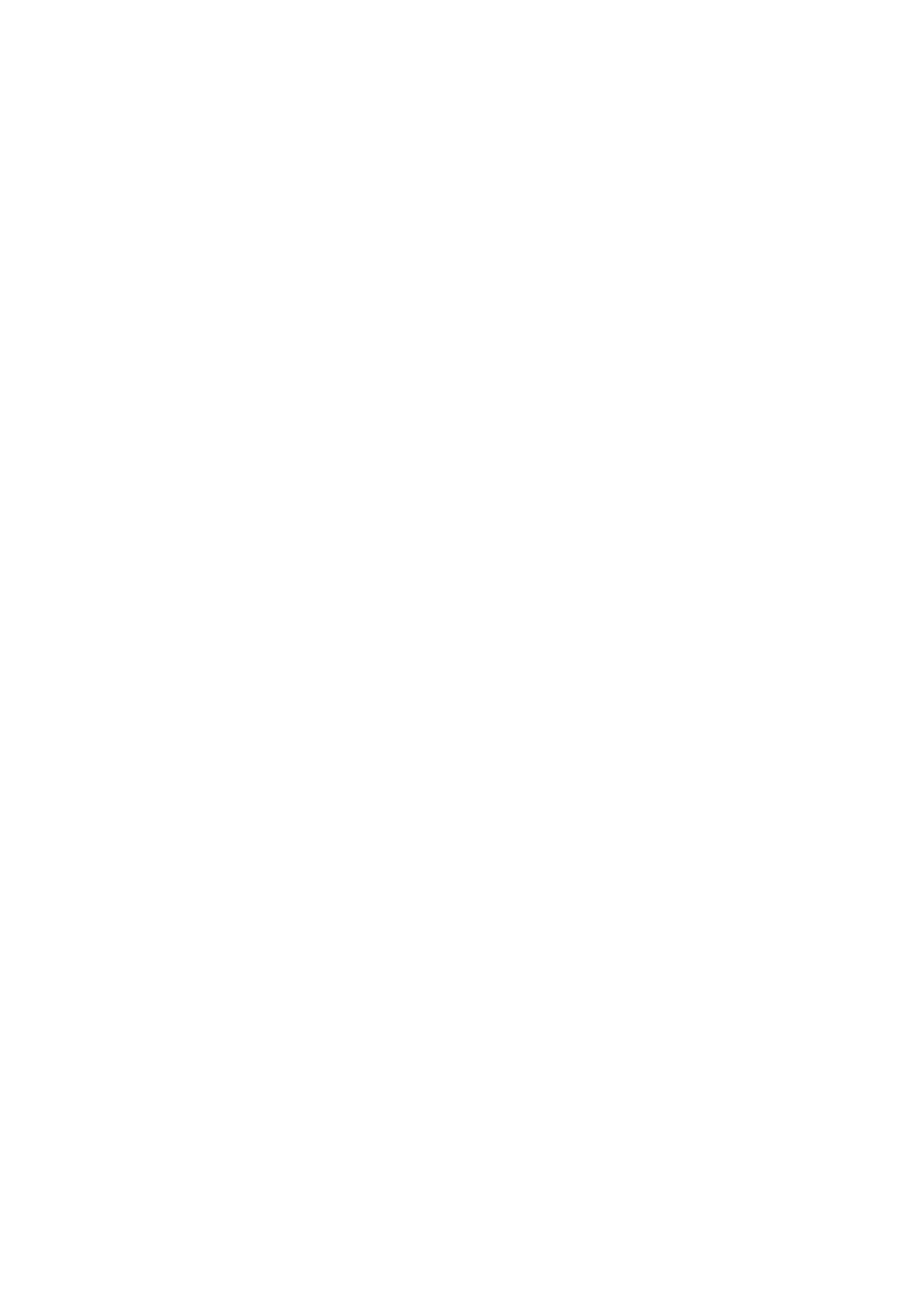





The Centre for Translational Research in Public Health



**Tees, Esk and Wear Valleys NHS Foundation Trust** 



# A report commissioned by

# Public Health England North East

# Tees, Esk & Wear Valleys NHS Foundation Trust

# Northumberland, Tyne & Wear NHS Foundation Trust

&

# Northern England Strategic Clinical Networks

### Research team

This report is presented by researchers at Teesside University who work as part of Fuse: the Centre for Translational Research in Public Health, a UKCRC funded Public Health Centre of Excellence and the Local Knowledge and Intelligence Services, North East at Public Health England. <http://www.fuse.ac.uk/> <http://www.tees.ac.uk/chase>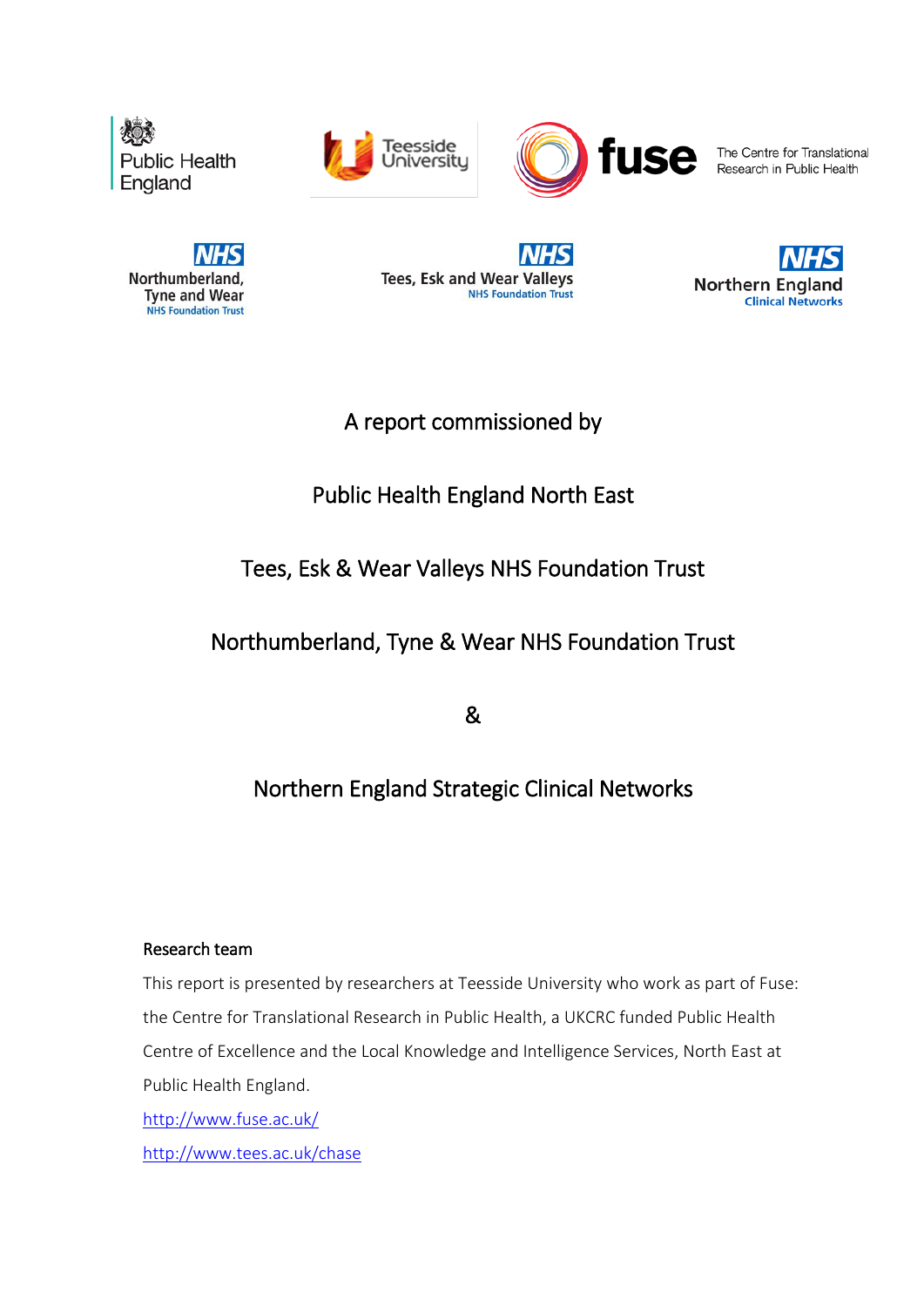### *Acknowledgements*

*The research team would like to thank those individuals whose contribution has facilitated the completion of this evaluation.* 

*In particular we would like to thank the members of the Healthy Lifestyles, Harm Reduction Steering Group, and all Trust staff who facilitated access, provided data or participated in the evaluation. Thanks also go to the service users and carers who contributed.*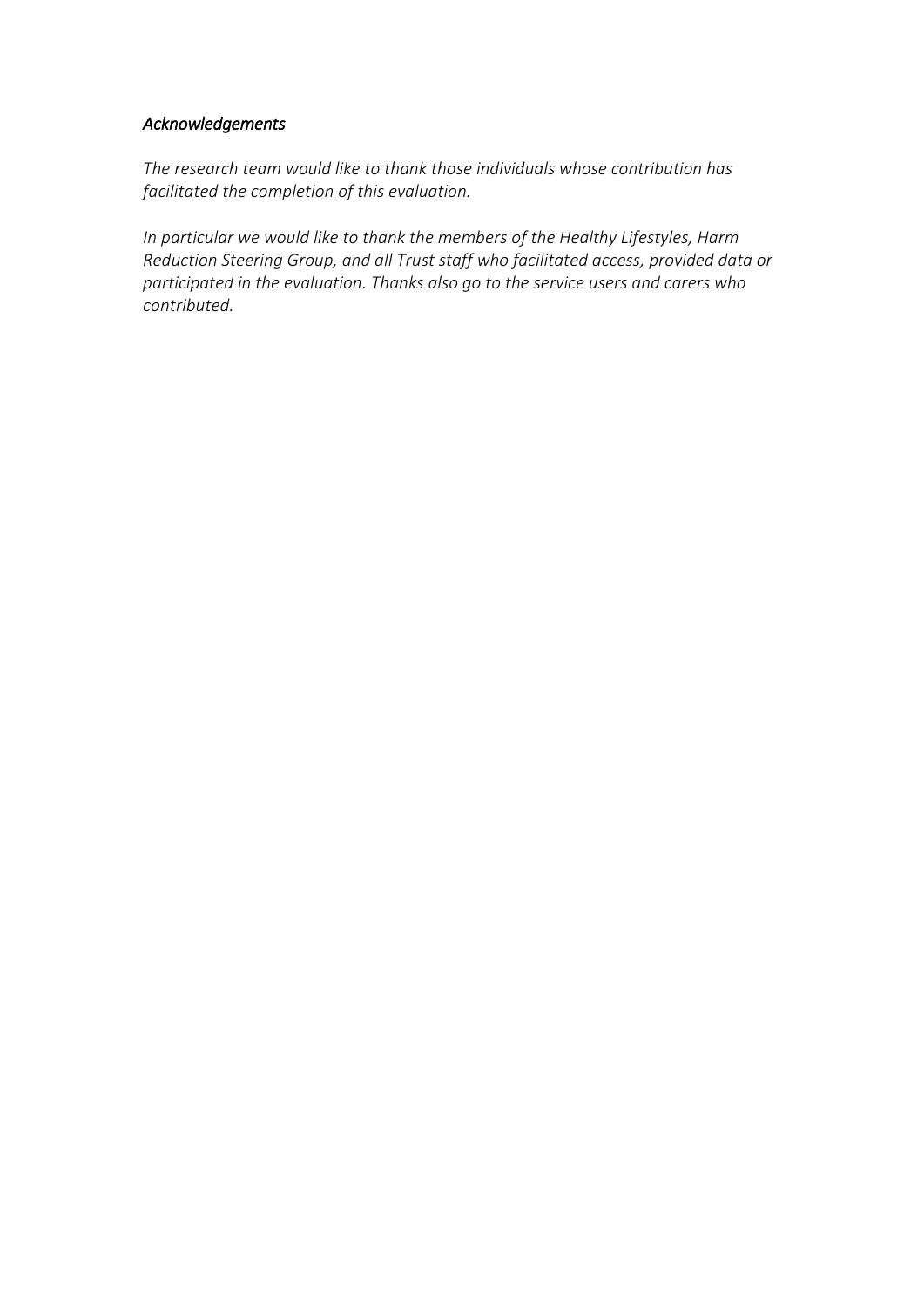# <span id="page-4-0"></span>Contents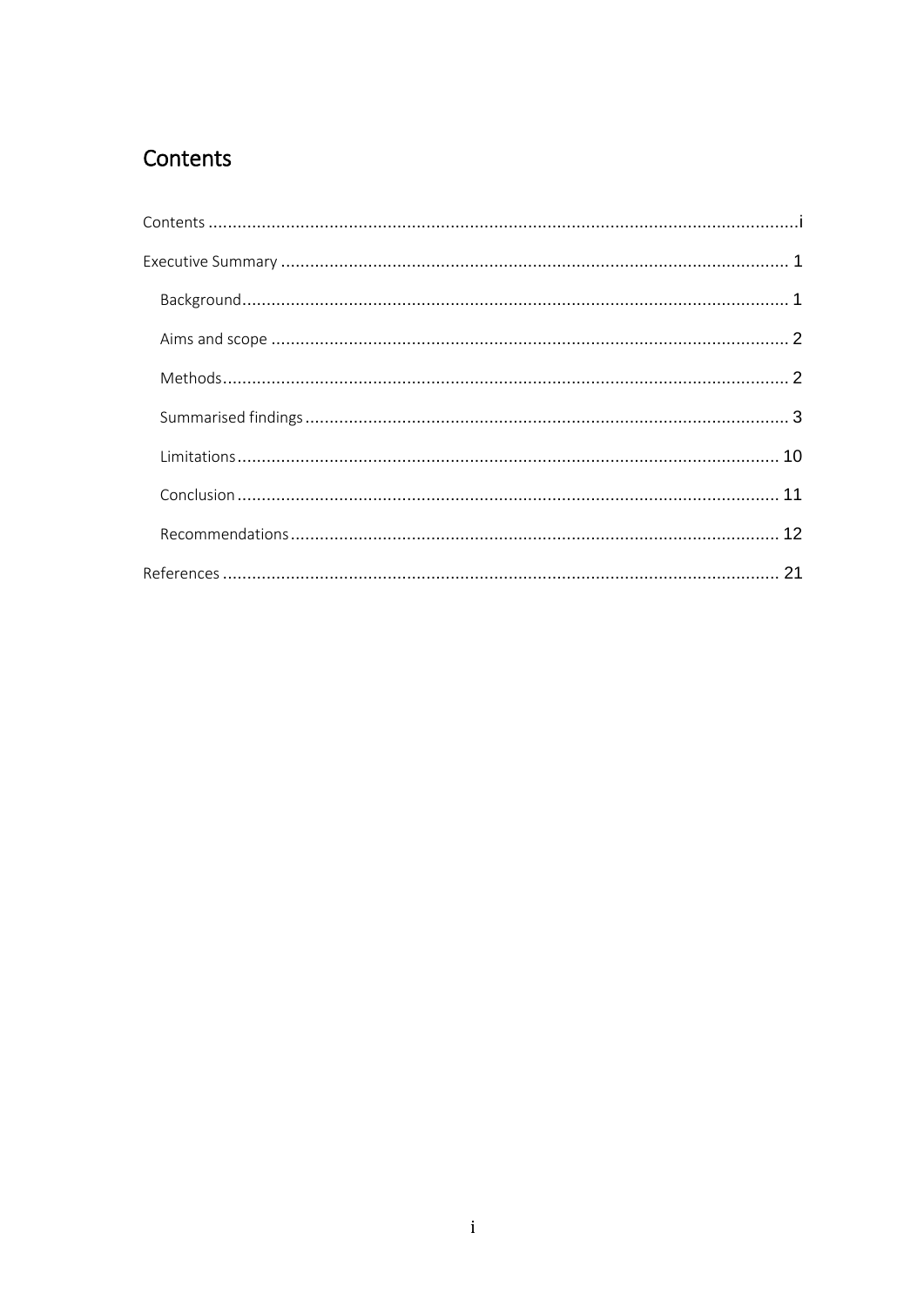# Glossary

| <b>CQUIN</b> | Commissioning for Quality and Innovation          |
|--------------|---------------------------------------------------|
| <b>DH</b>    | Department of Health                              |
| <b>DHSC</b>  | Department of Health and Social Care              |
| <b>NHS</b>   | National Health Service                           |
| <b>NICE</b>  | National Institute for Health and Care Excellence |
| <b>NPT</b>   | Normalisation Process Theory                      |
| <b>NRT</b>   | Nicotine Replacement Therapy                      |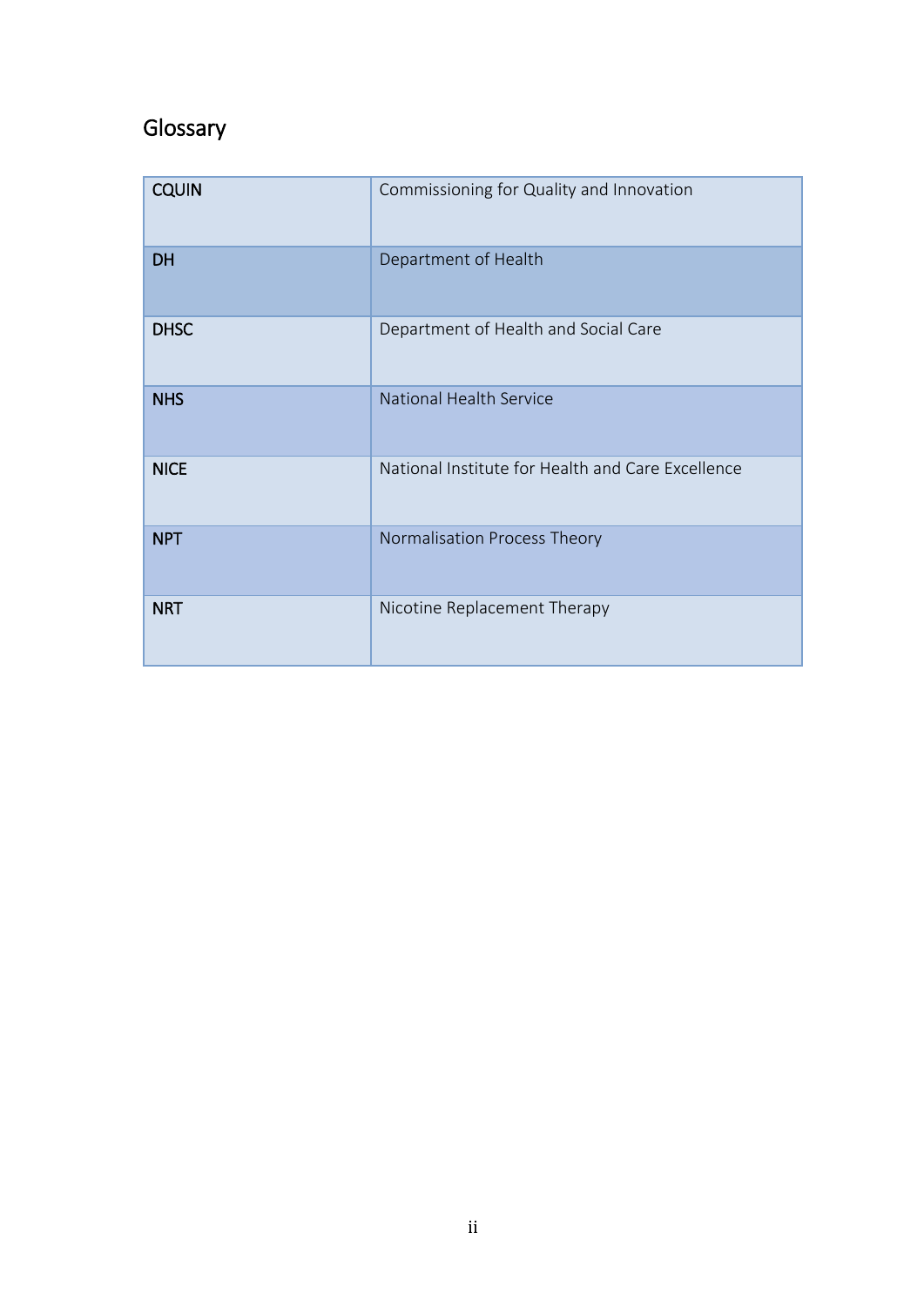# <span id="page-6-0"></span>Executive Summary

## <span id="page-6-1"></span>Background

People with mental health conditions die on average 10-20 years earlier than the general population, largely due to the presence in their lives of many risk factors associated with socioeconomic conditions and dependency on tobacco (Department of Health and Social Care (DHSC), 2017). Seeking parity of esteem for this group is one focus of the latest Tobacco Control Plan (DHSC, 2017). This builds on updated National Institute for Health and Care Excellence (NICE) *Public Health Guidance: 48, Smoking: Acute, maternity and mental health services.* This was published in 2013, with the aim to "support smoking cessation, temporary abstinence from smoking and smokefree policies in all secondary care settings". In support, the National Health Service (NHS) Five Year Forward View (Department of Health (DH), 2014) made a commitment to make all NHS trusts, both mental health and acute, smokefree by 2020. These guidance documents have been supported by the Commissioning for Quality and Innovation (CQUIN) framework promoted by NHS England (2016), which offers financial incentives to organisations who meet the CQUIN indicators.

In line with NICE guidance (2013), two mental health trusts in the North East of England – Northumberland Tyne and Wear (NTW) NHS Foundation Trust (FT) and Tees, Esk and Wear Valleys (TEWV) NHS FT – have taken up the challenge and went smokefree on-site on the 9 th March 2016 (NTW NHS FT, 2016a; TEWV NHS FT, 2016). Both Trusts had been preparing for this change for several years and intensively for the previous year. They had implemented the Lester Tool in 2014 to monitor measures of physical health among service users (Shiers, 2014). In 2017 Trust A adopted the *Preventing ill health by risky behaviours (Tobacco)* CQUIN, whose indicators focus on introducing and embedding smokefree policies. The Lester Tool was adapted to meet CQUIN requirements (Shiers, 2014). Other initiatives within the wider smokefree agenda, introduced across the region, included: developing a smoking cessation strategy, reviewing existing Trust policies, appointing smoking cessation leads, improving data collection, developing support for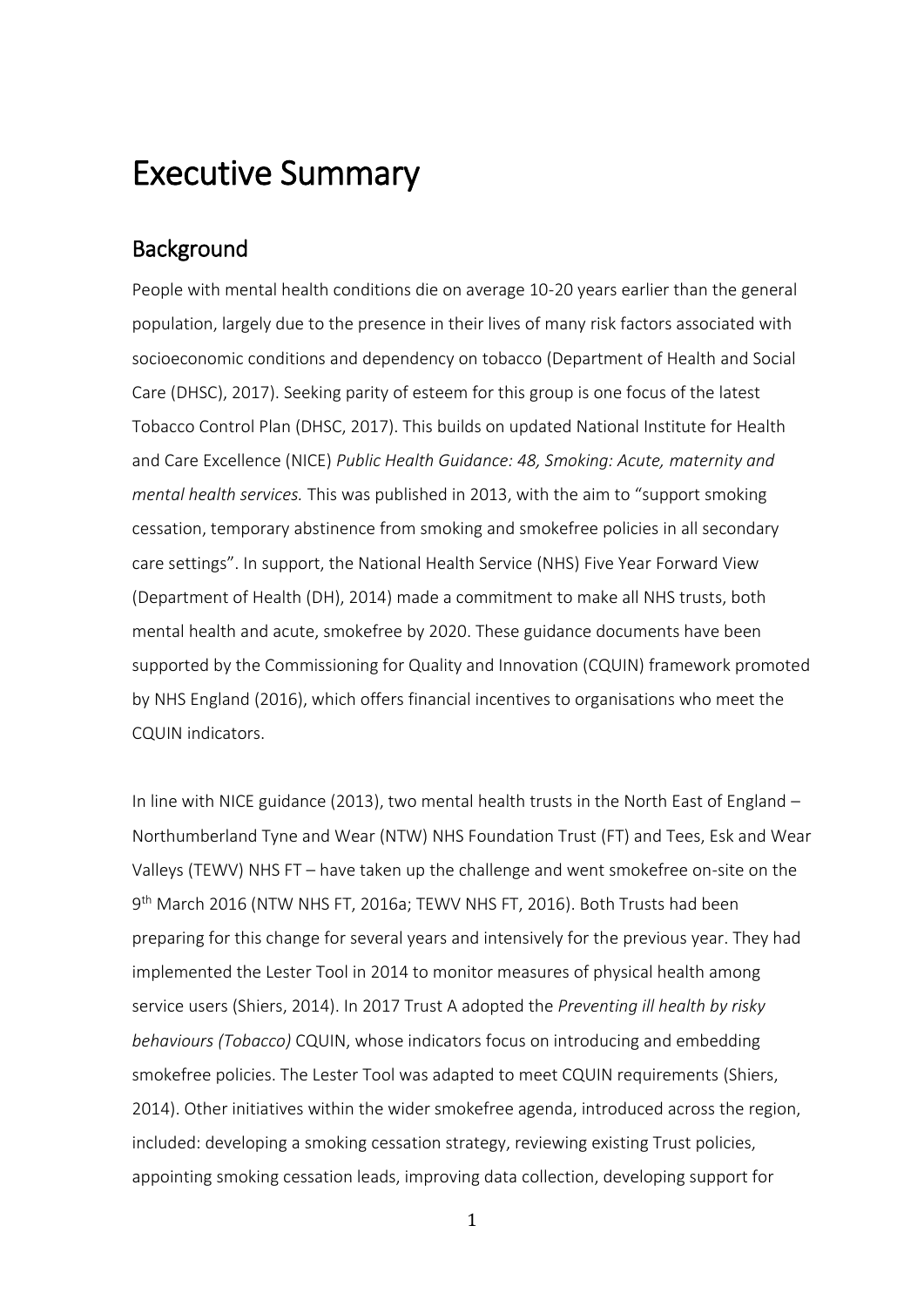quitters, providing staff training, developing communication and engagement plans and ensuring appropriate facilities and estates involvement. Staff have been trained to National Centre for Smoking Cessation Training (NCSCT) Level 1, with selected staff trained to level 2 in Trust A or the Local Authority equivalent in Trust B. Once off-site, smokers are encouraged to access smoking cessation services provided in the community, which are delivered using multiple delivery models.

## <span id="page-7-0"></span>Aims and scope

- To provide the trusts with some insight into the effectiveness of the move to being smokefree
- To explore and share opportunities and challenges from the implementation with other trusts.

The research project was specified to undertake two work packages (WP):

- Quantitative evaluation (WP  $1$ ) changes in the prevalence of smoking over time among service users
- Qualitative evaluation (WP 2) attitudes towards the smokefree policy and experiences of implementing it, among staff and service users, to assist in understanding the process.

## <span id="page-7-1"></span>Methods

WP 1 has used routinely collected data on smoking status. Aggregate data was collected for every other quarter (three-month period) between 2013 and 2017, by querying the Trusts' computer-based, patient administration systems (PAS). Within each quarter, the proportion of inpatients with a valid measure of smoking status, and the proportion of inpatients that smoked, was calculated, separately, for admissions, discharges and all inpatients. Each group was subdivided further, by age band, gender, broad ethnic group and QRISK score (a score predicting the risk of a future heart attack or stroke).

WP 2 has collected data between November 2016 – April 2017 through semi-structured interviews with staff (*n=51*), members of partnering organisations (*n=5*), service users (*n=5*) and carers (*n=2*). Staff were primarily invited to take part via adverts circulated within Trusts, except for Level 2 Stop Smoking Advisors in Trust B who were recruited via a pre-existing working group. Some staff and the members of partnering organisations were purposively sampled due to their job roles. Twenty staff were from Trust A and thirty-one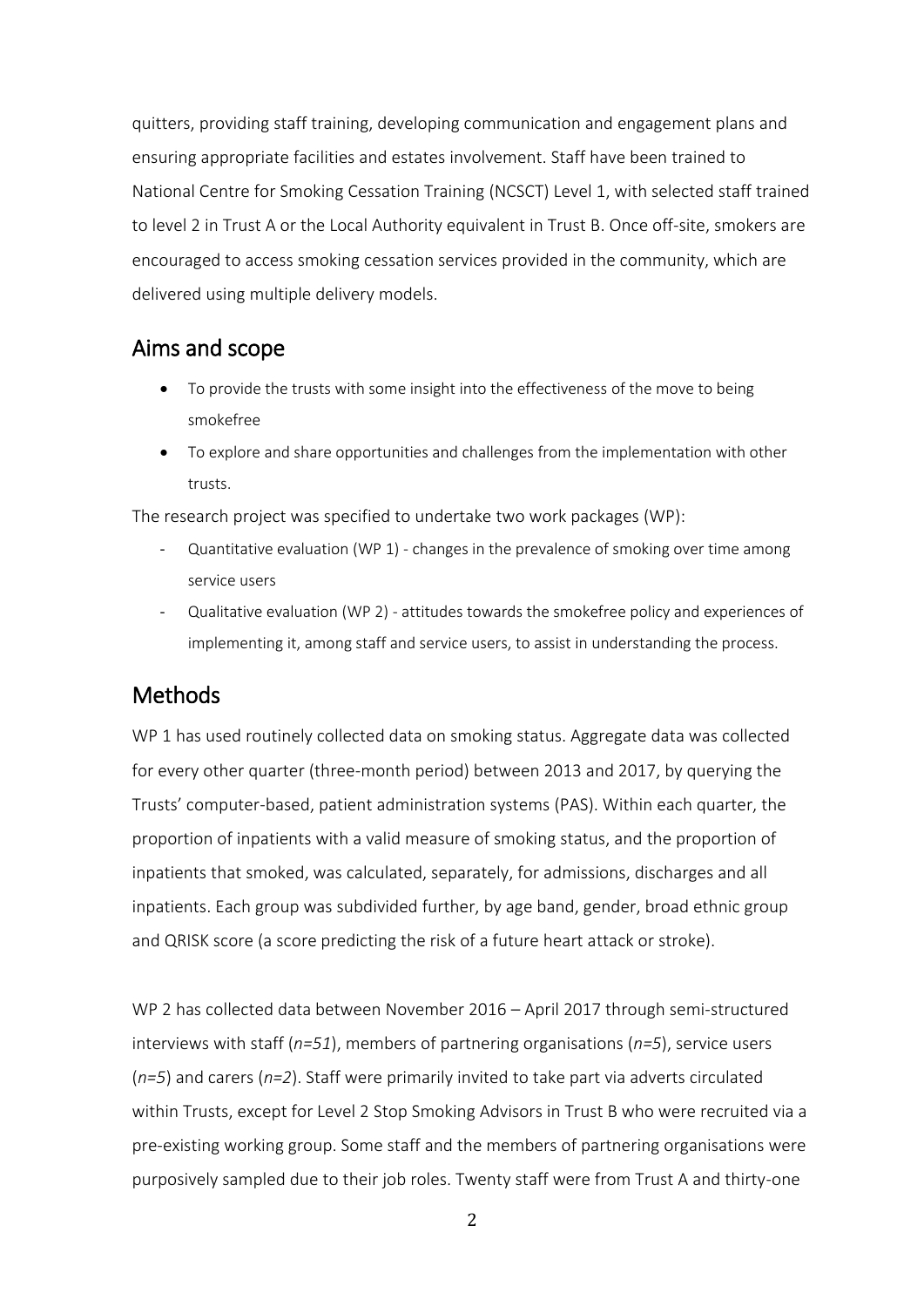from Trust B; the disparity can be accounted for in the size of the focus groups conducted with Level 2 Advisors (Trust  $B = 14$ , Trust  $A = 4$ ). Outpatient service users and carers responded to information sent via North East Together and inpatients were approached by ward staff. Normalisation Process Theory (NPT) was used to design the data collection tools and analyse the data (May & Finch, 2009). A framework approach was taken with the analysis using the four core concepts of NPT: coherence, cognitive participation, collective action and reflexive monitoring (Ritchie & Spencer, 1994; May & Finch, 2009).

## <span id="page-8-0"></span>Summarised findings

#### WP 1:

*Recording of smoking status:* Within Trust A, the proportion of inpatients with a valid measure of smoking status was less than 80% for most of the study period but improved in the final year. In the final reporting period, 87% of inpatients had a valid measure. Within Trust B, 85-90% of admissions and discharges contained a valid measure of smoking status across the last two years of the study. Within this Trust, data suggests that recording is less common among inpatients with a length of stay greater than 3 months. There would be greater confidence around measures of smoking prevalence if the proportion of inpatients whose smoking status is known, within both Trusts, could be further increased.

*Smoking prevalence:* Within Trust A, the proportion of inpatients for whom smoking status was unknown fell from 39% to 13% over the last 18 months of the study period. Given the high proportion of unknowns across most of the study period, it is not possible to say with any confidence whether smoking prevalence changed, based on routinely collected data. However, there is wider evidence from an annual clinical audit of smoking status, that smoking prevalence fell within the Trust from 43% in 2015 to 21% in 2018. The audit involved a detailed inspection of clinical records beyond fields that routinely capture smoking status. Within Trust B there is evidence that the prevalence of smoking fell in the two-year period surrounding the introduction of a smokefree policy in March 2016. Among admissions, the proportion who were known to smoke fell from 51% to 42% (13- 15% smoking status unknown) and among discharges the proportion fell from 50% to 44% (9-10% smoking status unknown).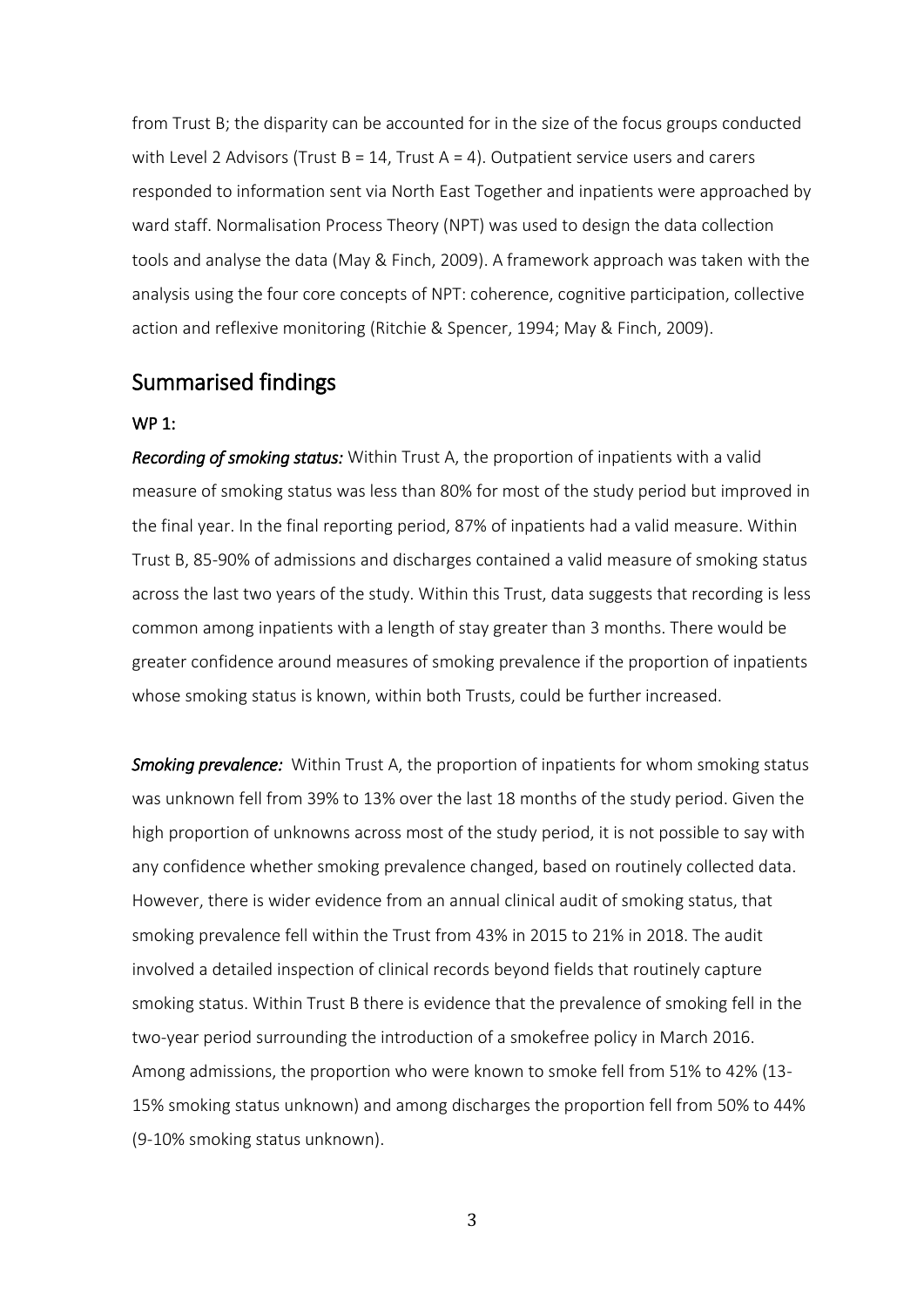*Smoking prevalence among discharged service users:* Within Trust A, smoking status is not routinely measured on discharge. Within this Trust the proportion of inpatients that smoked was significantly higher based on the last measure of smoking status prior to discharge, compared to the proportion that smoked at admission. This gap between prevalence at admission and discharge was greatest among adults 18-45 years of age. This may be due to poor data quality or the fact that the difference is based on the comparison of two different cohorts of service users but requires further investigation.

Prescribing of nicotine replacement therapy (NRT) products: The monthly cost of prescribing NRT products is not excessive, varying between £3,000 and £4,000 per month within each Trust.

#### WP 2:

#### *Coherence*

#### *Reasoning/ professional values*

The findings suggest that some staff were satisfied that introducing smokefree policies was in the patients' best interest; other staff who, although they understood the motivation of smokefree policies, did not all agree with the reasoning behind them. In particular, suggesting that they viewed smoking as just one factor amongst others, which contributes to the reduced life expectancy of mental health services users. A concern for many staff, as they saw it, was the impracticability of enforcement and the potential for increased aggression, and risk to themselves and patients. Some staff thought it was unethical and contradictory, in terms of insisting patients quit, rather than waiting until they were ready.

#### *Cognitive participation*

#### *Buy-in*

There were mixed levels of buy-in; buy-in increased over time, although some staff were still looking to be convinced about the methods being used. Staff on secure units were found to have more buy-in to the policy than non-secure units; possibly as they found it easier to enforce, due to lower patient turnover and the changes being more consistent with their existing practice. For staff involved in the short-term care of patients, they more frequently reported concerns that the policy would not achieve the long-term benefits it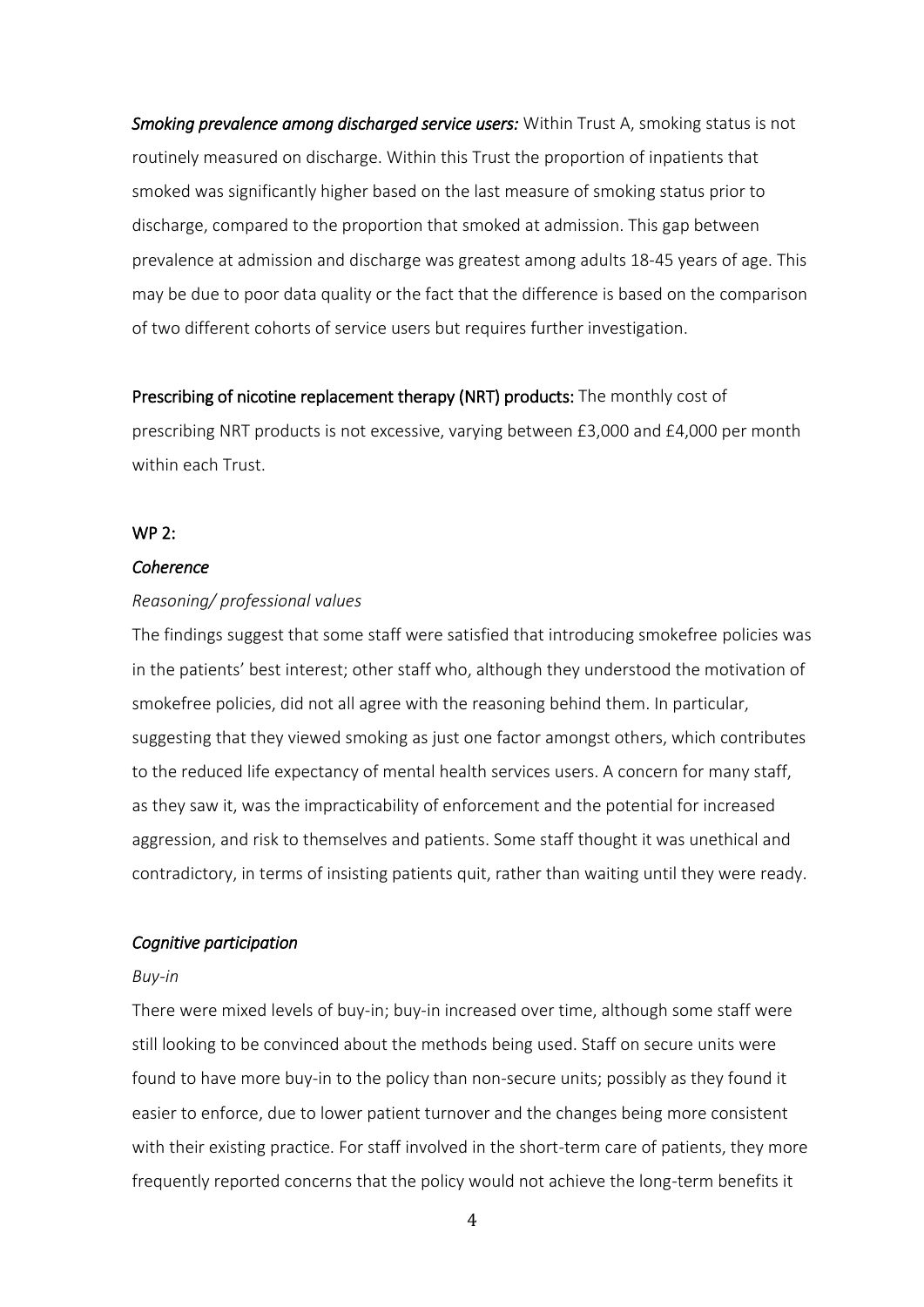purported to. Preparation processes were often reported as good, especially regarding hearing experiences of introducing smokefree policies from other Trusts.

#### *Enrolment*

Myth-busting was seen as crucial to buy-in and a central benefit of training. There were reported barriers to enrolment into the changes, mainly by frontline staff, in relation to communication of policy and implementation for a variety of reasons (e.g. senior staff not passing on information, individuals not accessing disseminated information). Ongoing training, to all groups of staff (including those working unsociable hours), was seen as an important way to overcome these barriers to uptake, with some stating that evidence of improvement (which could be cascaded via further training) would potentially change the opinions of those resisting the policy. Applying the policies when a patient was in an acute crisis was often perceived as inappropriate and on occasion actively opposed by staff. *Senior support*

Fundamental to buy-in was seeing senior members of the organisation backing the policies. This gave those who were implementing it the authority to act, where this was not done there was anecdotal evidence of delays in progression. Critical to success was having a subgroup structure that was prioritised, tightly managed and well-focused, with key decision-makers round the table. This enabled implementation of the policies more effectively. Where delegation of responsibility occurred, it could lead to further delays, with decisions having to be referred back to the senior manager. Middle management support influenced the outcomes; buy-in at this level was not always translated to the frontline, who felt they lacked the authority to insist on the changes. A lack of consequences for non-compliance by staff was also reported. Enabling access to training was recognised as important in supporting the nicotine management message and overall implementation, however this varied between Trusts. Sufficient resource in terms of smoking cessation leads and Nicotine Replacement Therapy (NRT) were apparent and appeared to be securely funded.

#### *Collective action*

#### *Planning*

Communication of the reasoning behind the decision to bring in smokefree policies was seen as key in bringing all stakeholders on board. Many participants had found an early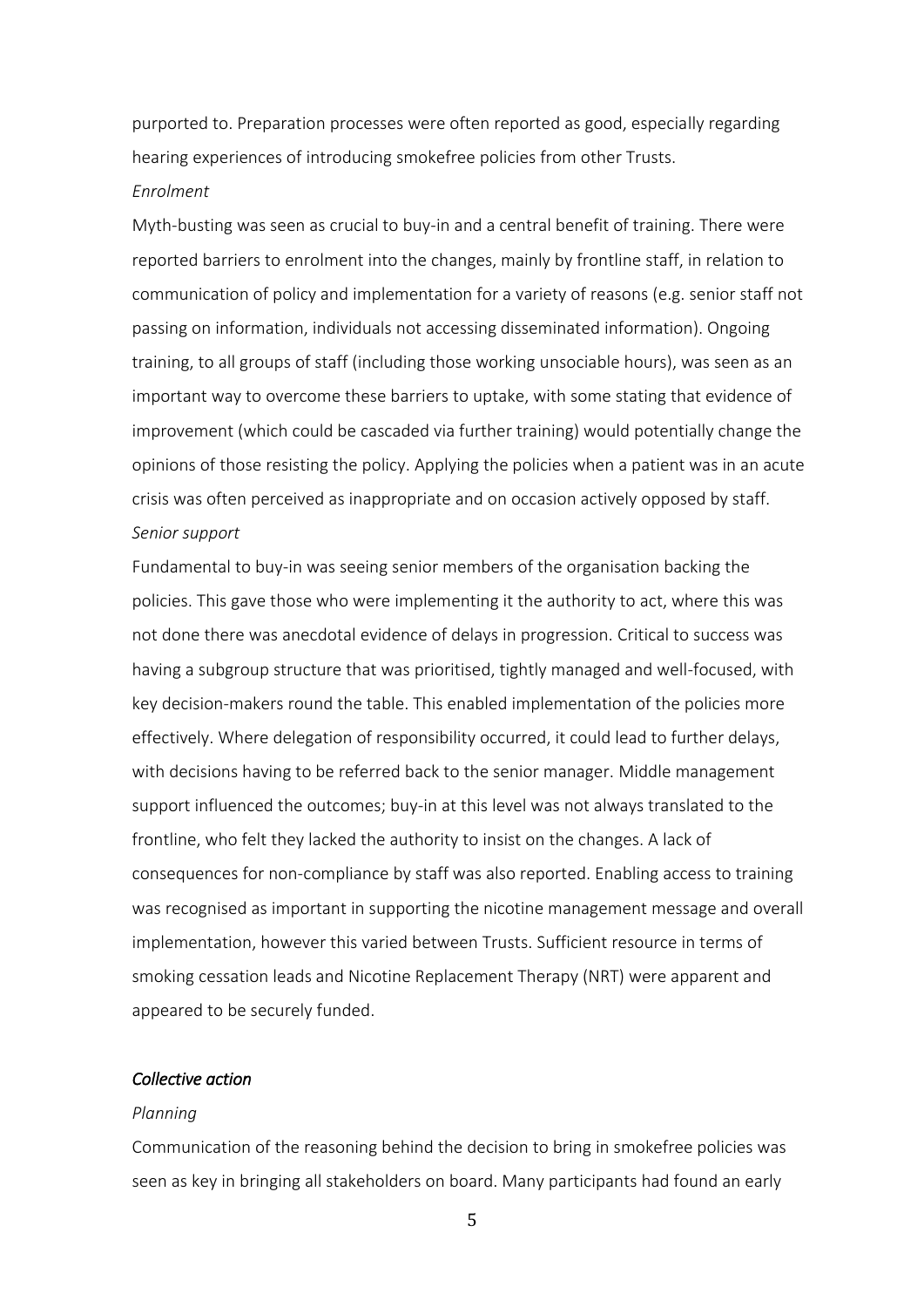stakeholder event useful. Nevertheless, some participants thought that service users, carers and frontline staff were insufficiently consulted. They expected to be able to discuss the pros and cons of the implementation of the policy and were unhappy with decisions being made at a senior level and handed down rather than co-created. Adequate time was thought to have been given to prepare for the going smokefree deadline, although there were a lot of hurdles to overcome to meet it. As well as planned communication strategies, informal communication routes were found to have been instrumental in disseminating the policy to patients and carers. Efforts were made to let patients in the community know about the introduction of the policy, however they were often illprepared on admission.

#### *Implementation*

Certain locations and units were reported as more successful than others in implementing smokefree policies. It was suggested that this was due to the length of stay or security of ward, as mentioned previously. Consistency of enforcement was key to success. Ambiguity in the policies over patients' leave compounded any inconsistencies. A number of other significant barriers to action were identified by participants, for example: lack of enforcement, lower staff levels of buy-in to the policy. Patients' leave from the ward was seen as a particularly difficult time to manage, when the policy was often likely to be challenged. Participants talked about the importance of avoiding the need for enforcement by changing the culture. Visitors entering open sites and smoking in the grounds was a particular challenge. There were many details that needed to be worked out following the introduction of the policies; there was a requirement for ongoing review and response in a timely manner.

#### *Community links*

Communication from healthcare professionals to patients in the community about changes to Trust policy was reported as weak. Although it was recognised that preparing smokers pre-admission was preferable, broken communication channels resulted in staff having to tell patients upon admission that they could not smoke. Similarly, patients admitted from prison reportedly had smuggled in smoking materials. Communication on discharge back into the community was also reported as incomplete, with receipt of messages to healthcare professionals responsible for providing smoking cessation services unclear. With variable smoking cessation services in the community, staff expressed a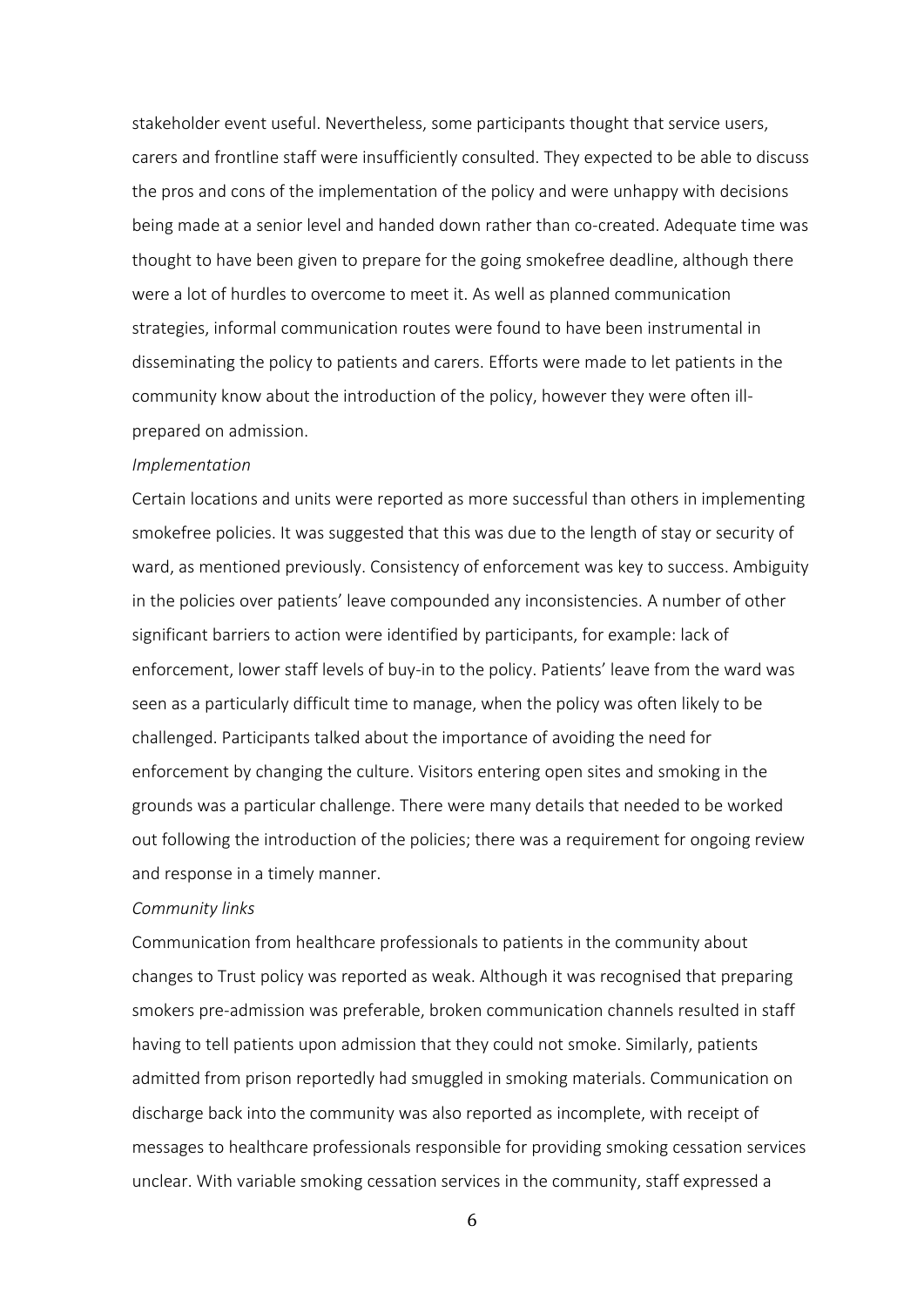concern that patients would simply be abstaining from smoking as opposed to making a long-term, lifestyle change. The focus of the policies is on-site only at present; therefore, these issues have not been explored by the evaluation.

#### *Reflexive monitoring*

#### *Impact on staff*

There was a view that staff had been more successful in quitting smoking since introducing the smokefree policies. Even so, several views on unintended, negative consequences of introducing smokefree policies in Trusts were also expressed by participants, such as an increase in smoking indoors, raised staff stress levels, increased violence and aggression, concerns over ethics, interactions with medication, the reaction from the external regulator (Care Quality Commission), divergence of opinion between staff and workarounds to avoid compliance instigated by patients and staff. It is unclear if these are substantiated by Trust data from alternative sources.

#### *Impact on patients*

There were reports from staff of both positive and negative consequences on patients, both in terms of their physical and mental wellbeing. Mental health was seen to have improved as participants were no longer experiencing nicotine withdrawal symptoms; this had led to a more relaxed atmosphere on the wards, less anxiety in patients, and more time for therapeutic activities. In addition, patients felt a sense of achievement following their successful quit attempt. Where patients had informal leave, there were concerns about patients' smoking off-site or of being exploited by local individuals. Although this falls outside the remit of the policies and this evaluation, it is important in terms of holistic care for patients and the impact on-site e.g. it undermines patients' ability to abstain and staff's attempts to support them, potentially increases difficulty in monitoring antipsychotic drug levels. Staff expressed uncertainty over what was acceptable in nudging patients toward changing their smoking behaviours.

#### *Staff-patient relationships*

Whilst in some wards the smokefree policy was introduced relatively easily, some staff participants noted an increase in challenging or aggressive incidents. The therapeutic relationship was reported as both benefiting in some cases and being damaged in others, by the smokefree policies.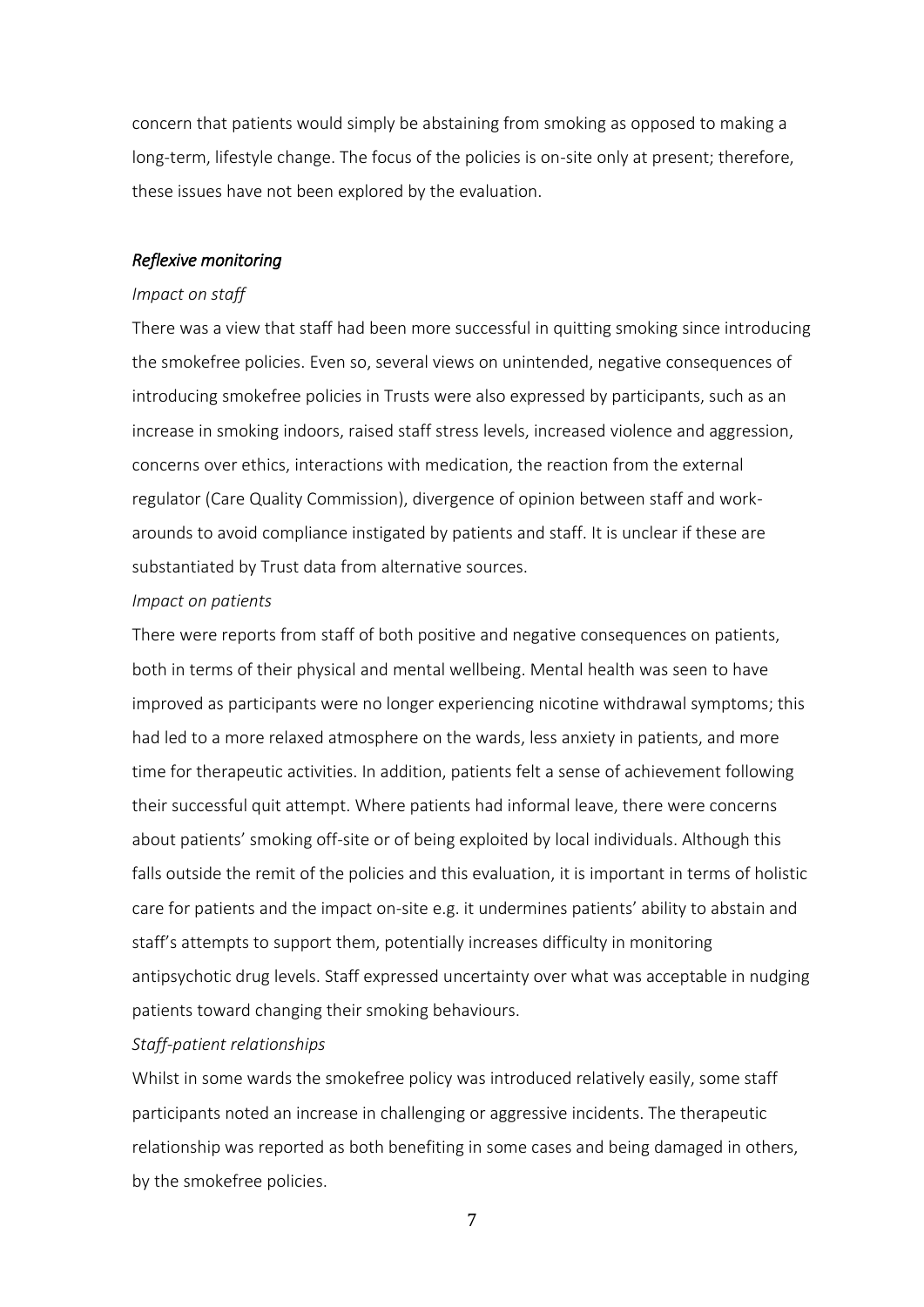#### *Impacts on Trusts*

On reflection some participants stressed the importance of seeing the continued pursuit of a smokefree Trust as an area for ongoing investment.

#### *Future steps*

Despite differences in approach by each Trust, organisational input and review was underlined by participants as necessary, if short and long-term benefits were to be realised. Staff stated that having a champion was a vital requirement and recognised the hard work and need for continued prioritisation, if smokefree sites were to be sustained. *Participant recommendations*

Some staff favoured including partial restrictions on smoking (reinstatement of designated smoking areas for patients only) although this is not supported by the NHS, government policy or this country's laws (Health Act, 2006). Indeed the national direction of travel is away from such measures, as seen in NICE guidance (2013). Some clinical staff supported allowing electronic cigarettes although pharmacy staff had reservations about regulating them.

#### Additional themes

#### *Enforcement*

Enforcement was a key theme that arose organically from the data, it was both a major concern and a signifier of contradictory expectations. Staff participants discussed confusion and frustration regarding *how* the policy was to be enforced successfully. Anecdotal evidence suggested a perceived increase in aggressive incidents related to smoking cessation. Where successful enforcement occurred, it tended to be in settings where patients were used to their behaviours being restricted. Some frontline staff implementing the policy felt that it was at odds with their professional values. Visitors to the Trust sites, who smoked, also created a challenge to smokefree policies. They may be members of the public crossing the site or visitors accompanying outpatients or visiting inpatients. Many of them brought smoking equipment on-site with them.

#### *Risk*

Staff who reported the notion of risk noted that this applied to staff, the patients themselves and the wider public. Several staff noted concerns about how insisting a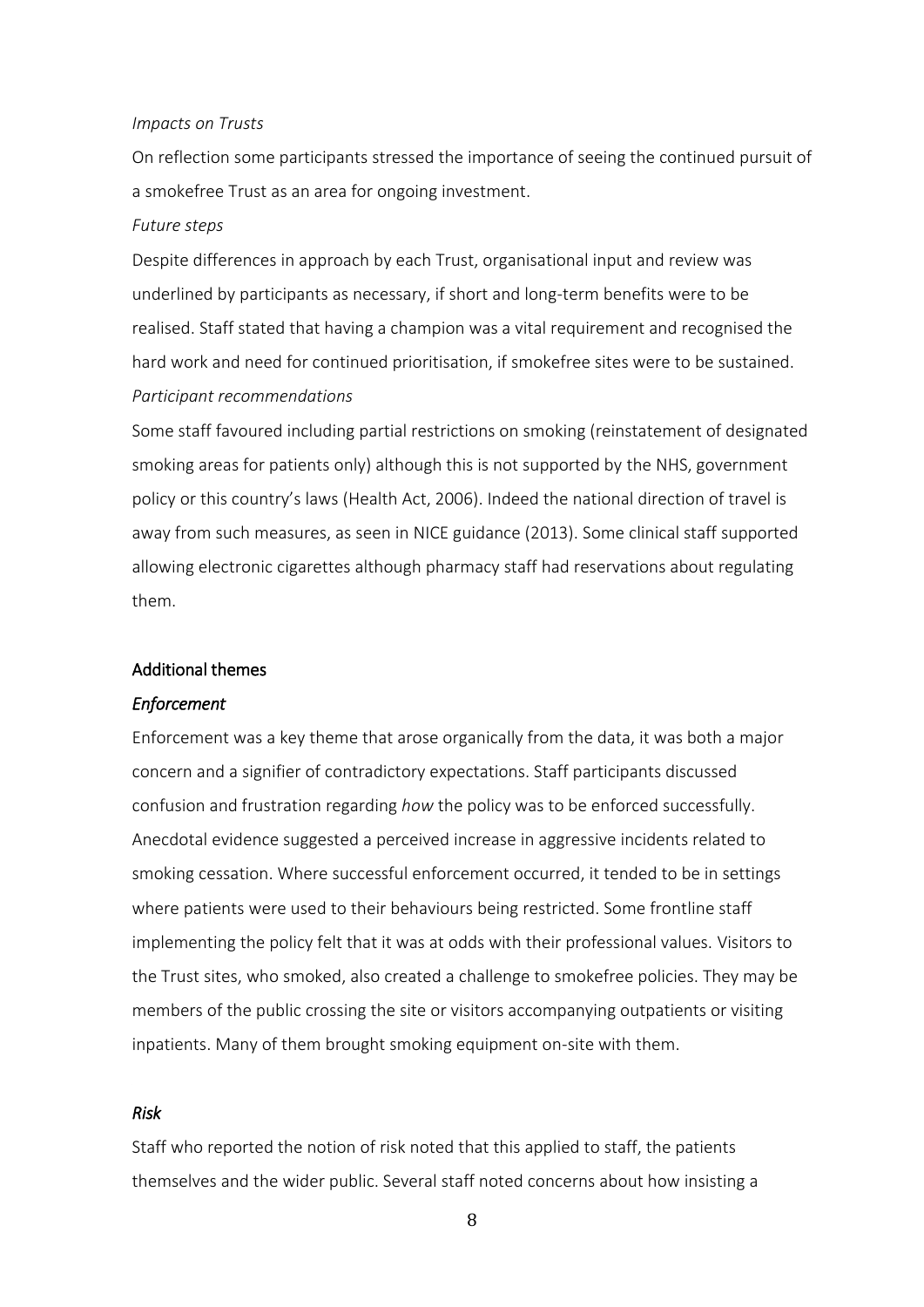patient stop smoking could compromise their own safety (either from aggression or fire). However, some opposite views were also expressed, that there was no noticeable increase in risk from aggression or fire. Staff talked about how they felt caught, weighing up the risks between compliance and non-compliance with the policies. Monitoring risk from the interaction between medication and smoking was seen by staff as necessary but the risk was rarely realised, in their experience. Electronic cigarettes were seen as a potential risk by Trusts, who imposed different and changing restrictions on their use and kept them under review.

#### *Smoking cessation resources*

Policies arranged for provision of NRT shortly after admission and were generally adhered to, but there was uncertainty sometimes about access and administration. NRT was not universally accepted by patients as an alternative to smoking, who expressed dislike of NRT products. However, some patients who had the opportunity to try different products ahead of the deadline, tended to be more accepting. Smoking cessation behavioural support was reported as variable between Trusts and sites, partly due to challenges in delivering training.

#### *Language use*

It was clear that careful use of language was required to encourage smokefree policies to be seen positively. Adoption of a positive discourse varied between Trusts.

#### Patient experience

Only a small number of patients and carers were interviewed, so findings must be read with caution.

#### *Behaviour change*

Patients with learning disabilities in secure settings enthusiastically reported quitting successfully, as did a carer, when retelling the experiences of a service user who also quit.

#### *Fears and unsuccessful change*

This enthusiasm and success in quitting amongst patients with learning disabilities was not replicated among patients admitted to an acute or informal setting. In the latter, it was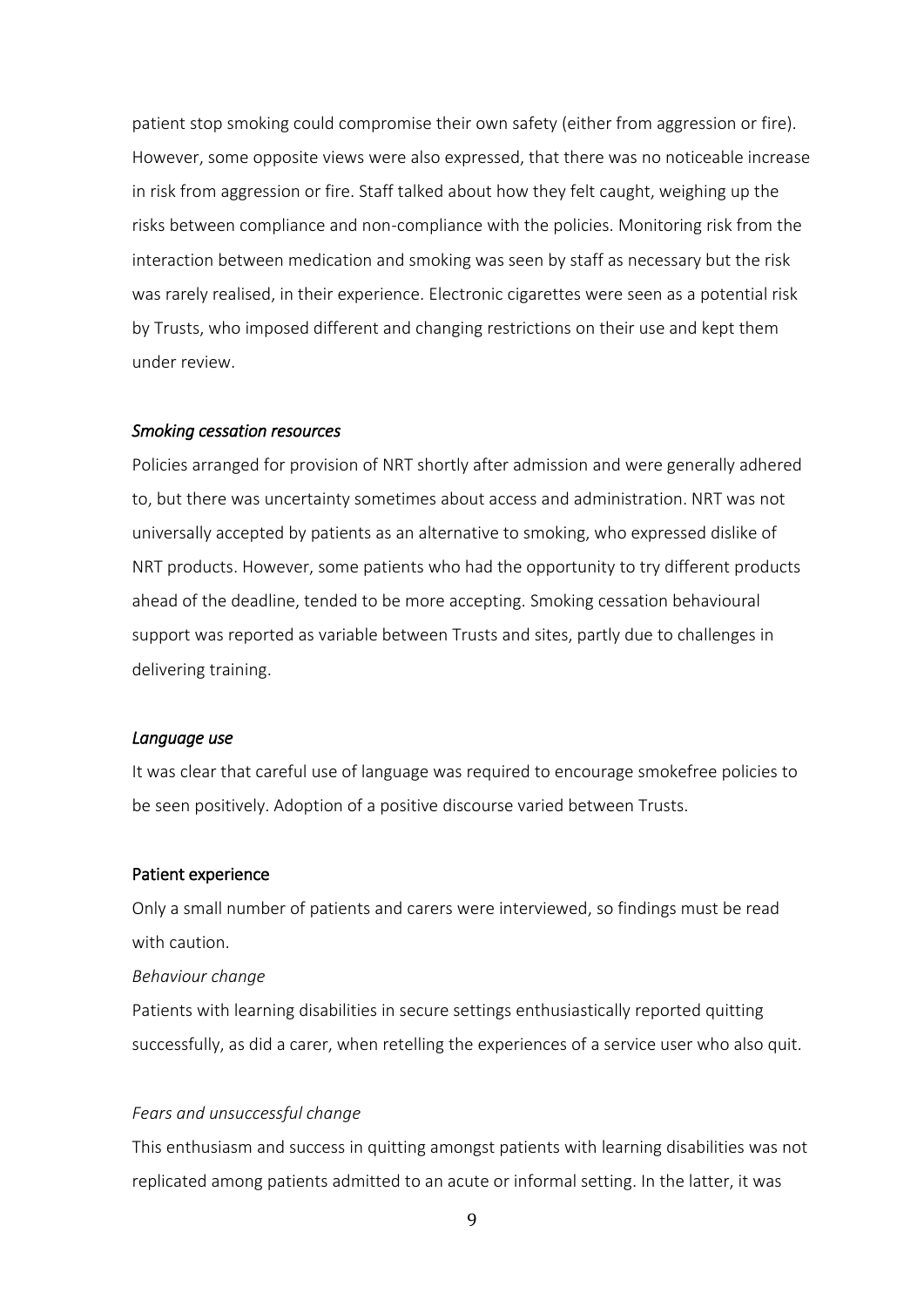felt, pressure and judgement increased but enforcement and successful quits decreased. Quits begun on-site were not seen as well-supported in the community, with patients expecting a negative impact on sustainability. Patients and carers reported that admission was seen as a time of abstinence rather than quitting altogether, which is consistent with the nicotine management focus of smokefree policies.

#### *Coherence and cognitive participation*

Both benefits and concerns were recognised. Overall patients and carers understood the policy and the practical implications. However, there were doubts expressed with regard to the reasoning for going smokefree in terms of the experience of patients. Whilst concerns were raised, for some patients, they believed that previously they would have resisted the policy but actually they had benefitted overall.

#### *Planning and implementation*

Positives with regard to physical health, environmental improvement, social interaction and a personal sense of achievement were expressed by patients/carers. Negatives including psychological stress, impact on social interaction, risk of breach of confidentiality, lack of smoking cessation support in the community and the construction of smoking as deviant were all reported by patients/carers.

### <span id="page-15-0"></span>Limitations

It may appear that restricting numerical data collection to routine queries which interrogate smoking status fields within the patient administration system (PAS) is a limitation of this study. Annual clinical audit in one Trust based on a detailed inspection of clinical notes, noted within this report, reveals far fewer inpatients with unknown smoking status. However, the intention within the study design was that the analysis would use queries similar to those that will be used to routinely query data for performance monitoring purposes going forward. If the report shows that data quality could be improved, then this is a useful message for Trusts, and any resulting work to improve data quality will enhance future management information.

The main limitation for WP 2 was the challenge of recruitment of participants. Suggested routes to recruitment within the organisations were not as fruitful as hoped. Collection of patient perspectives, in particular, remained limited in spite of multiple efforts by the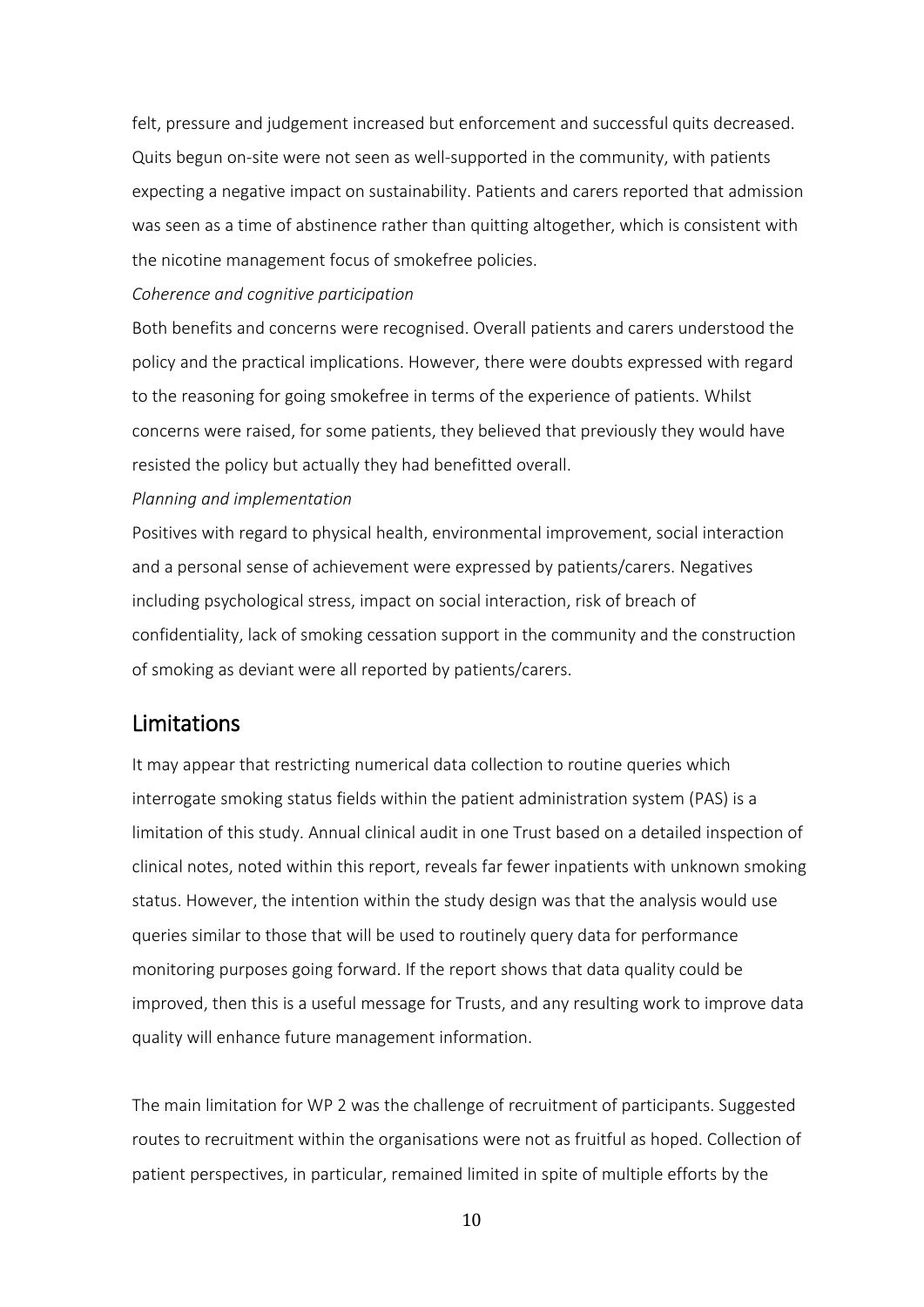researchers. A consideration, rather than a limitation, was the wide variety of service types to meet different patient requirements. The variance in these environments reduces transferability of findings as they are context specific. Nevertheless, staff were recruited from a variety of settings, roles and perspectives in both Trusts and were able to reflect on their experiences.

### <span id="page-16-0"></span>**Conclusion**

The context for the introduction of smokefree policies into mental health Trusts is one of a deeply entrenched, smoking culture; however, inroads have been made into these assumptions and change has begun. It was not surprising that WP 1 and WP 2 identified some good practice but also many barriers to the full implementation of smokefree policies, assessment of their progress and sustainability. Findings from WP 1 have not been able to confidently establish a reduction in smoking amongst mental health inpatients within Trust A and Trust B. However, detailed clinical audit within Trust A, based on manual inspection of clinical notes, has shown a reduction in smoking prevalence over the study period. To routinely understand smoking behaviour, more detailed and highquality data is required within the patient administration system. Although some relevant routine data is collected, addressing the gaps and collecting, accessing and reporting more meaningful data that will support the smokefree policy requires further effort.

WP 2 identified good practice, finding that some staff and patients recognised the benefits of thorough preparation, introduction of the policy and the importance of continuing support. Even so, many staff found themselves in receipt of mixed messages, feeling conflicted about how they should act and involved in an ongoing challenge with regard to enforcement. Where there was consistent senior support and prioritisation, clear communication lines, strong buy-in from all staff and statistical data to back their efforts, becoming smokefree on-site was more likely to be normalised; although it remained an uphill struggle, it was expected that sustained effort would be required to create the shift in culture. Partnership between agencies supporting patients in quit attempts, although essential in establishing a seamless transition on admission and discharge, was not generally apparent. However, the focus of this evaluation was implementing the policy onsite and did not fully explore this issue.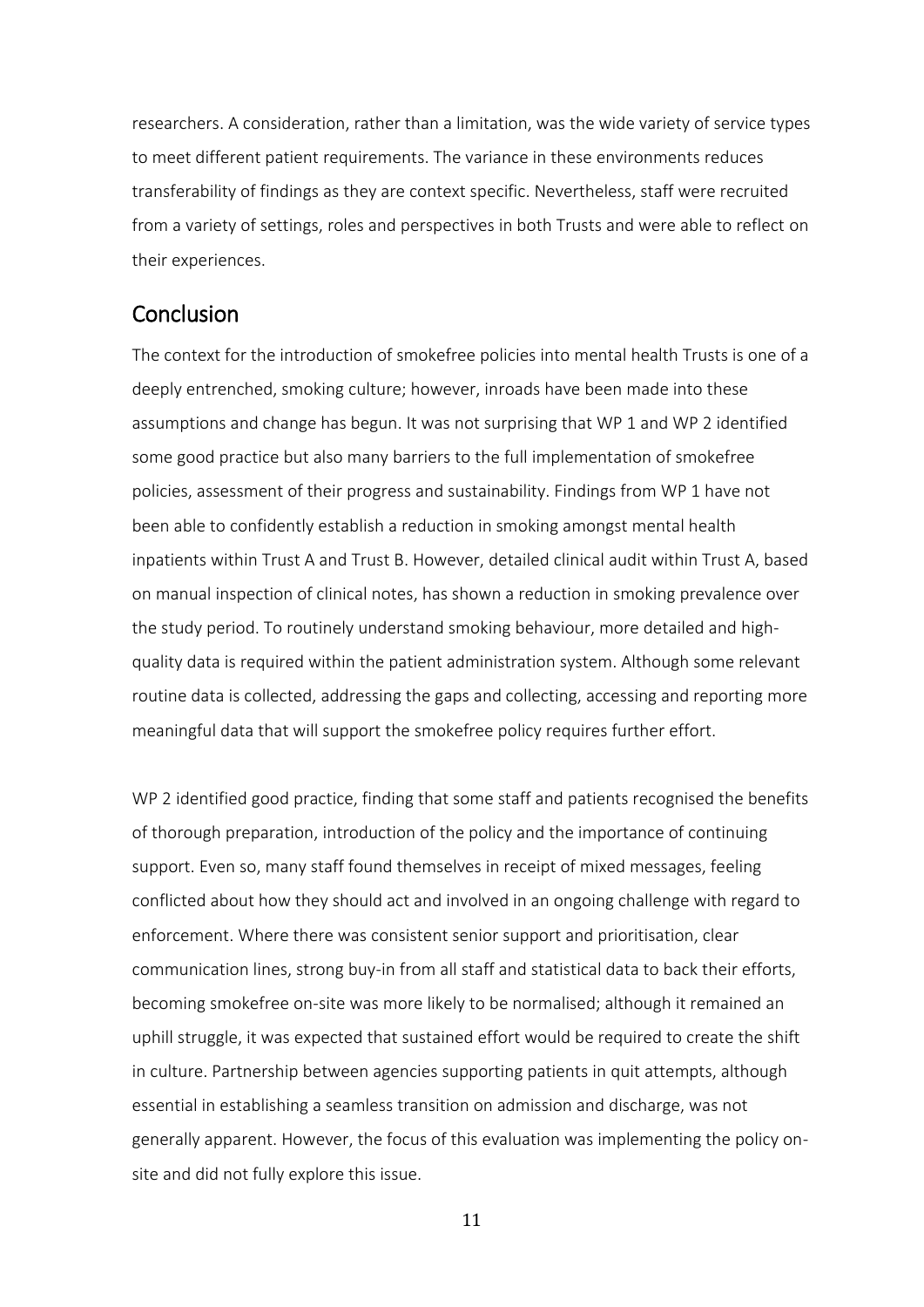The quantitative logic model shows that, while all of the processes and activities outlined within the model have been initiated in both Trusts, the quantitative outputs are currently not being collected in a way that allows for routine reporting and analysis of many of these processes. The qualitative data made it clear that although progress had been made and that many of the activities outlined by the logic model had been initiated, there was still a lot to be done before the outputs were embedded, the outcomes more fully realised and a significant level of impact experienced.

### <span id="page-17-0"></span>Recommendations

#### Note recommendations 1- 5 arise from WP 1 and recommendations 6 – 16 from WP 2

#### Recommendation 1

Continue efforts to improve the consistency of recording of smoking status. Increase the proportion of inpatients for whom smoking status is known and recorded in routinely queried fields to more than 95%.

#### Who should take action?

Information team and staff responsible for capturing clinical information within the patient administration system

#### What action should they take?

➢ Record smoking status captured in clinical notes in the routinely queried data field with greater consistency.

#### Recommendation 2

Compare smoking prevalence at admission and discharge for a cohort of inpatients and thus better understand the efficacy of interventions designed to support inpatients to quit smoking.

#### Who should take action?

Information team within Trust A

#### What action should they take?

 $\triangleright$  Examine smoking status of a cohort of inpatients admitted in a quarter across a 12-month period, considering the smoking status on discharge or at year end, separately for the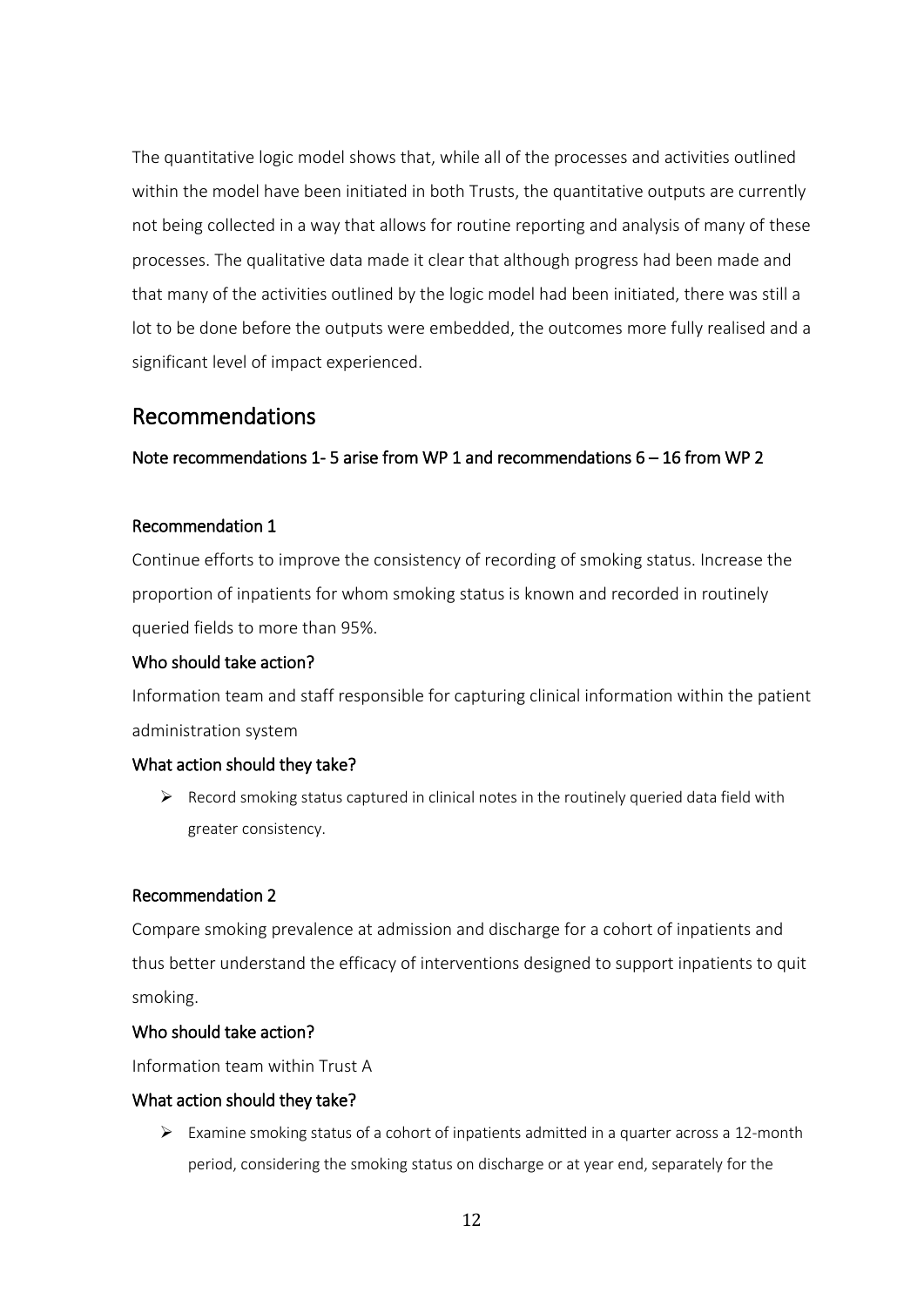group that were admitted as current smokers and the group that were admitted as nonsmokers or ex-smokers.

#### Recommendation 3

Within Trust B, investigate the recording of smoking status among inpatients with a length of stay of more than three months, as the proportion of these service users for whom smoking status is unknown appears to be particularly high.

#### Who should take action?

Information team within Trust B

#### What action should they take?

 $\triangleright$  Identify the group of inpatients with a length of stay more than 3 months and calculate the proportion with a valid smoking status.

#### Recommendation 4

In reports to senior management, include measures of the proportion of patients that smoke, that are given very brief advice, are offered support from smoking cessation services, set a quit date, are prescribed NRT products, are provided with e-cigarettes and who are successful or otherwise in quitting at 4 weeks. These routine measurements will allow a more systematic consideration of the efficacy of interventions to support service users to give up smoking.

#### Who should take action?

Information teams

#### What action should they take?

 $\triangleright$  Include these measurements in regular reports to senior management.

#### Recommendation 5

Smoking status is systematically recorded at discharge, in addition to being recorded at admission and clinical review. This offers the best chance of understanding the efficacy of care processes that support inpatients to give up smoking.

#### Who should take action?

Directors, senior managers and middle managers of mental health and learning disability services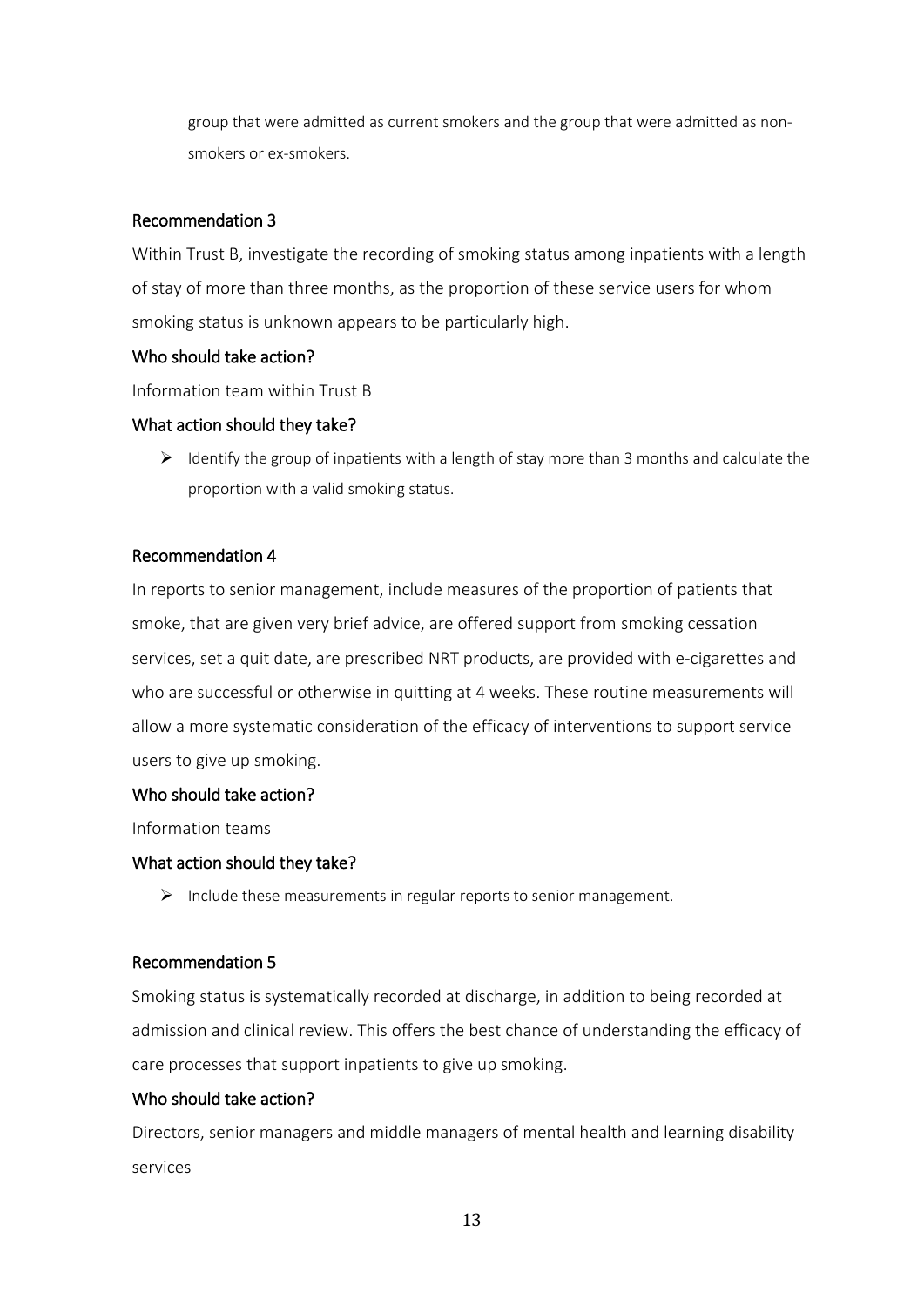#### What action should they take?

 $\triangleright$  Determine whether inpatients are asked if they currently smoke at discharge. If not, include smoking status among the information gathered at discharge.

#### Recommendation 6

*Preparation to implement:* Create a deadline for the introduction of smokefree policies, ensure a reasonable time allowance (18 months – 2 years) and prioritise progress towards the deadline.

#### Who should take action?

Directors and senior managers of mental health and learning disability services and/or their representatives (including occupational health services, estates management).

#### What action should they take?

- ➢ Appoint and resource a project lead
- $\triangleright$  Set a generous and realistic timescale to accommodate the amount of work and preparation required across the Trust
- ➢ Follow Trust A's model of several subgroups each tasked with their own function/speciality
- $\triangleright$  Those with authority to act or take decisions to be motivating, available and present at meetings
- ➢ Involve staff from estates at an early stage e.g. to plan signage, address fire safety issues.

### Recommendation 7

*Preparation to implement*: Host an event to introduce stakeholders to the evidence from smokefree Trusts and the rationale for change and how it might be operationalised. Follow it up with subsequent events to maintain momentum and present feedback.

#### Who should take action?

Project lead

#### What action should they take?

- ➢ Organise an event bringing as many staff and patient representatives together as possible with those from other Trusts with experience of challenges and benefits of introducing smokefree policies
- ➢ Early consultation with patients and staff to incorporate concerns and give a sense of contribution and voice.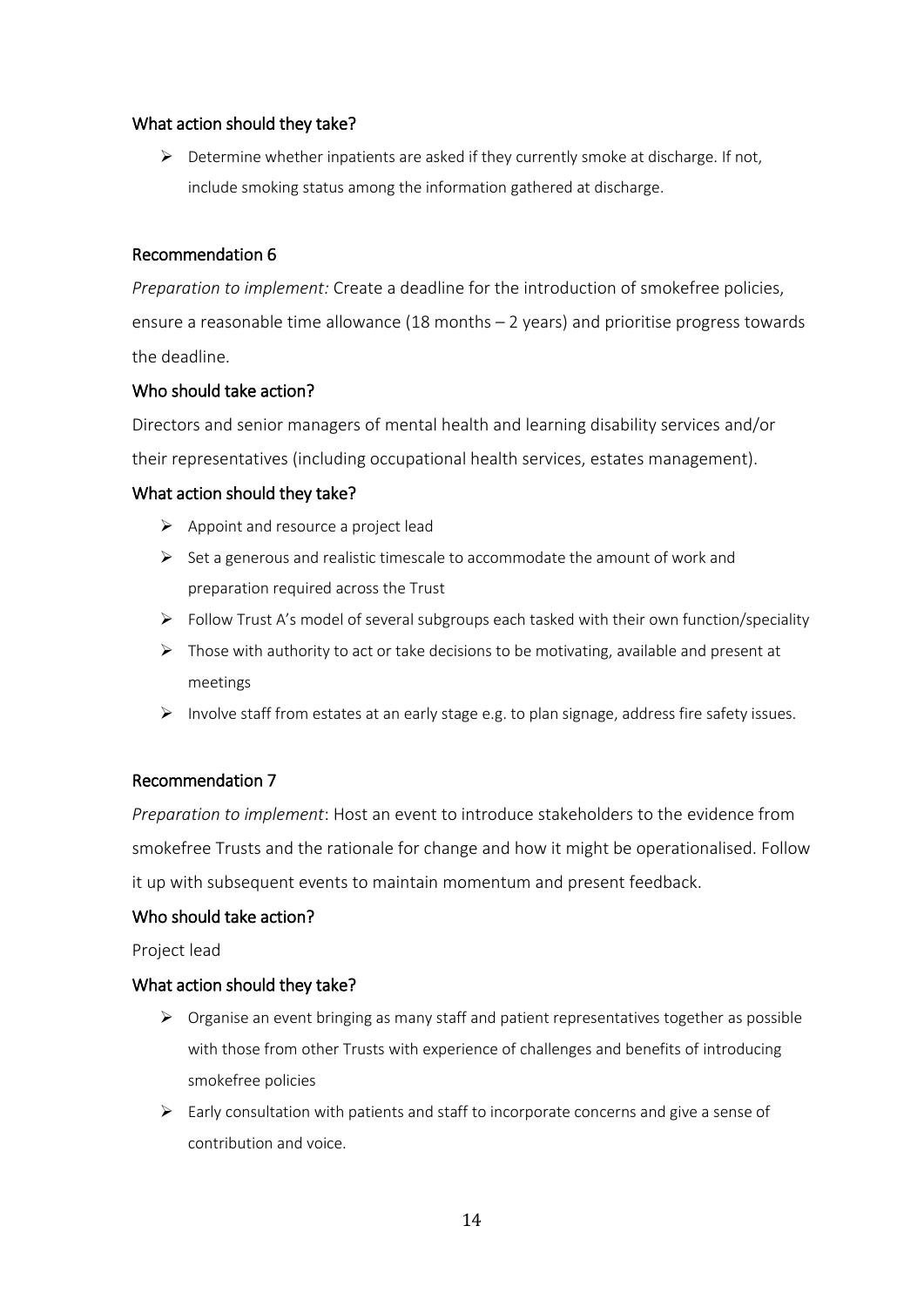#### Recommendation 8

*Senior support:* Ensure senior support for the smokefree policies; starting with commissioners, the Chief Executive and Trust Board, through senior management, up to and including ward managers in mental health and learning disability services.

#### Who should take action?

Chief Executive and Trust Board, senior managers (clinical directors) and middle managers (clinical leaders) of mental health and learning disability services. Health and wellbeing boards, clinical commissioning groups.

#### What action should they take?

- $\triangleright$  Clinical commissioning groups to incentivise on-site smokefree activity e.g. CQUINs
- $\triangleright$  Senior staff to be proactive in supporting the implementation of the policy via a series of sub-groups that are prioritised and bring key decision-makers to the table
- $\triangleright$  Adequate resources to be made available in a timely manner e.g. employ a project lead until changes are normalised, accessible and adequate staff training, numerical data management and collection, NRT as per policies, plan for sustainability (see logic models)
- $\triangleright$  Continued and visible senior support beyond the initial implementation of policies.

#### Recommendation 9

*Communication:* As part of the overall strategy, continued focus is required, after initial introduction of the policies, on ongoing communication of developments, changes and achievements arising from the implementation; to build further compliance and embed the changes.

#### Who should take action?

Directors and senior managers of mental health and learning disability services and/or their representatives (including communications teams, occupational health services, estates management)

Project lead

All staff in mental health and learning disability services.

#### What action should they take?

 $\triangleright$  Senior staff to be proactive in supporting communication via a series of sub-groups that are prioritised and bring key decision-makers to the table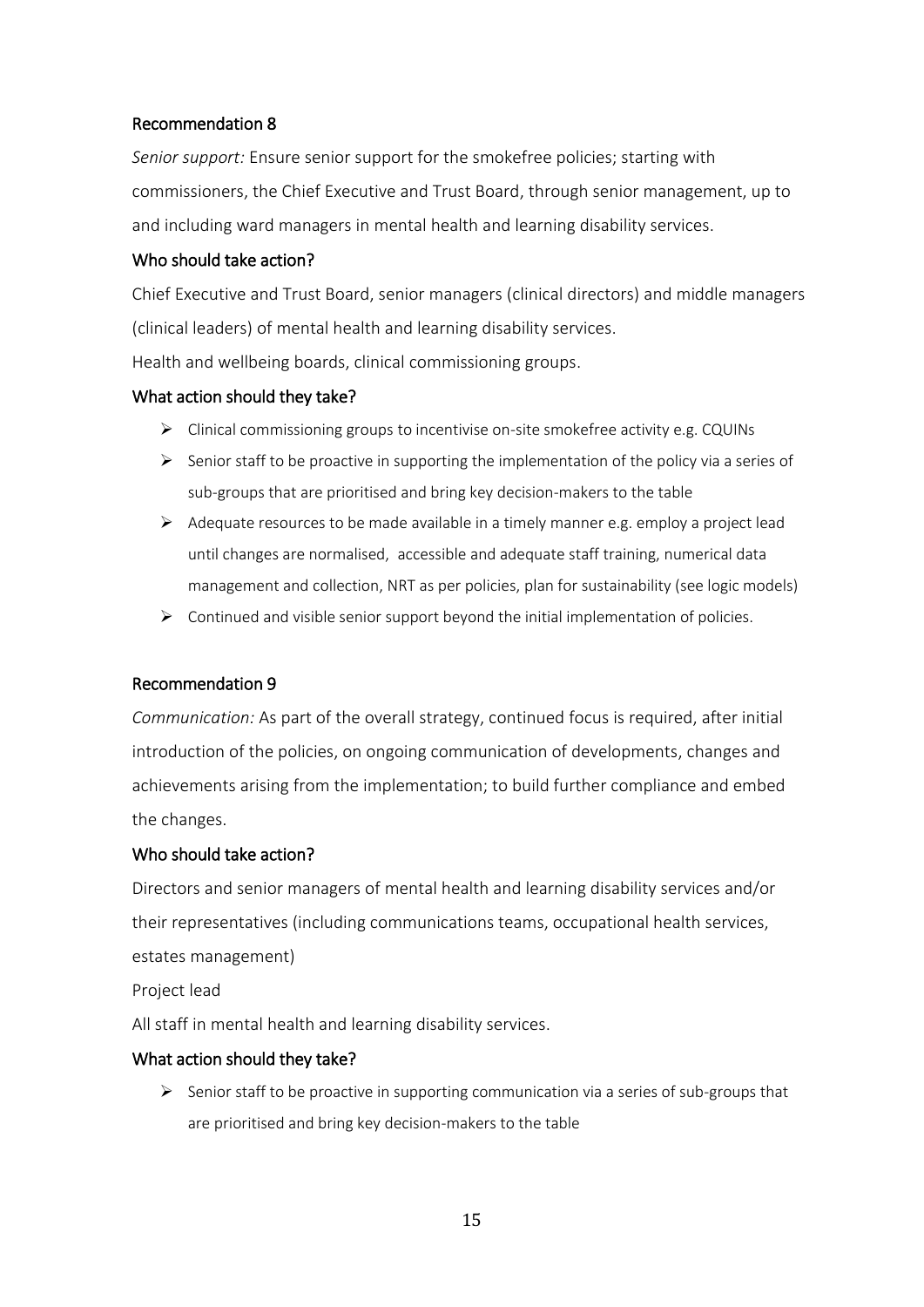➢ Continued sharing of information and successes to remind staff of the Trust's commitment to the policy via established Trust-wide communication links.

### Recommendation 10

*Training:* Provide smoking cessation training for frontline staff (as per NICE guidance PH 48 Recommendation 14) to ensure staff feel well-prepared for the smokefree policy and confident in how best to handle patients at difficult times.

#### Who should take action?

Chief Executive and Trust Boards, senior managers (clinical directors) and middle managers (clinical leaders) of mental health and learning disability services Health and wellbeing boards, clinical commissioning groups

Project lead

Organisations providing training.

#### What action should they take?

- $\triangleright$  Incentivise training provision
- $\triangleright$  Offer and deliver training to as large a number of staff as possible in preparation for introducing the policies
- $\triangleright$  Make training accessible for those members of staff who may struggle to attend due to unsociable hours or staffing requirements on wards
- ➢ Constantly deliver training to staff and refresh the skills to those already trained.

### Recommendation 11

*Facilitating a culture change:* Create an environment of consistent, open dialogue that supports a strong commitment to the policy.

#### Who should take action?

Directors and senior managers of mental health and learning disability services and/or their representatives

Project lead.

#### What action should they take?

- $\triangleright$  Create a forum and maintain an environment for open dialogue that listens to staff concerns; present evidence of positive achievements of the smokefree policy
- $\triangleright$  Challenge the notion that those with reservations about the policy are simply personally against it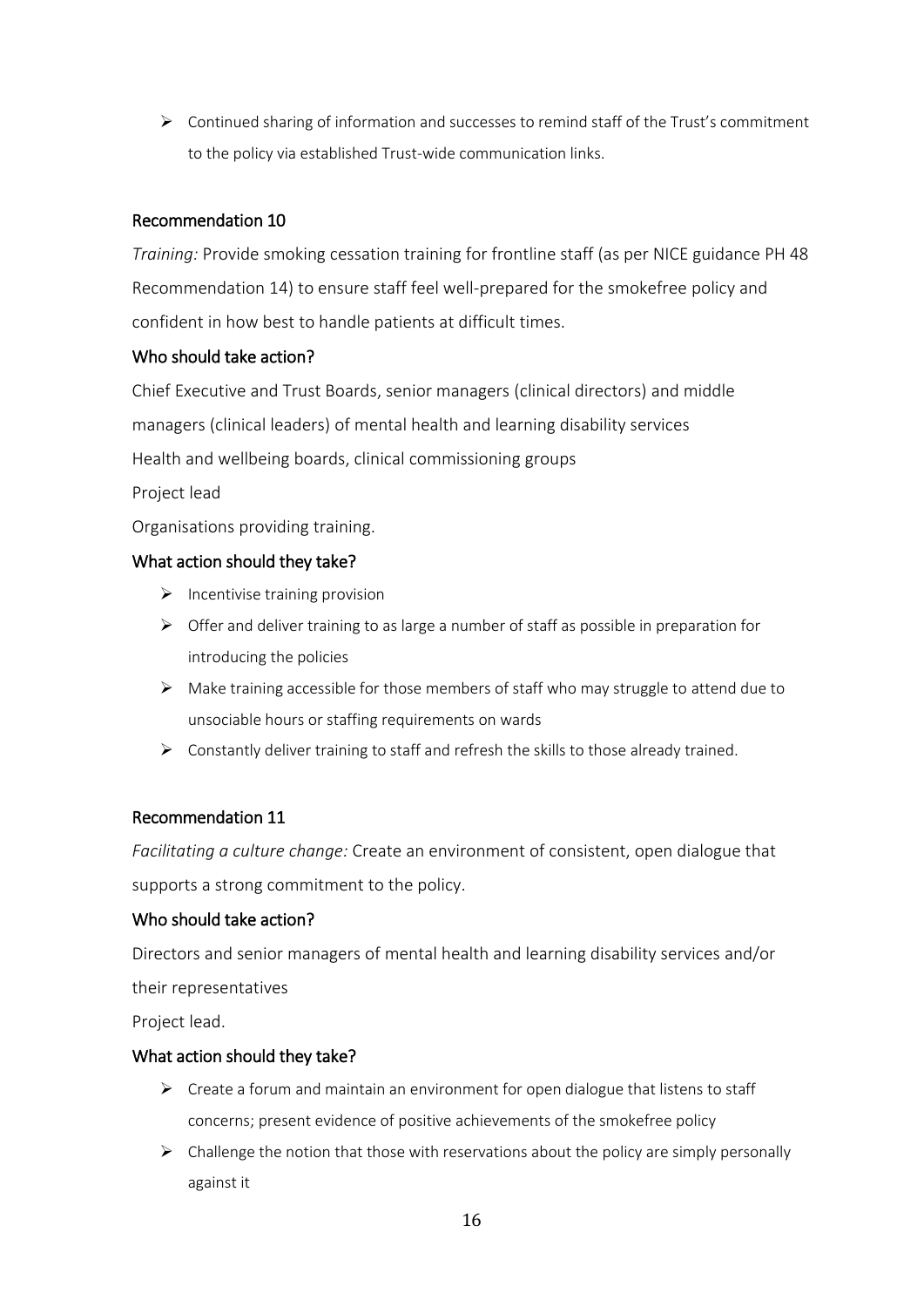- $\triangleright$  Acknowledge legitimate concerns and work to address them
- $\triangleright$  Consult with service users.

### Recommendation 12

*Community Support:* Support patients to make a conscious and sustained lifestyle change by offering a seamless transition to a local stop smoking service, based on NICE guidance (2013), and ensure that it complements aid efforts on Trust sites.

#### Who should take action?

Local Authority commissioners of smoking cessation services within the community Senior managers in Trusts

Managers and providers of smoking cessation services

Project lead

Health and social care practitioners in mental health and learning disability services.

#### What action should they take?

- $\triangleright$  Commissioners to incentivise smokefree activity in the community
- $\triangleright$  Pre and post admission support to be made available to attain stated aims of reducing smoking or promoting a smokefree lifestyle, to address "abstinence only" on-site
- $\triangleright$  Consult with primary and secondary mental health practitioners
- $\triangleright$  Consult with service users.

#### Recommendation 13

*Implementation*: Ensure that implementation of the smokefree policy takes into consideration the needs and requirements of the service users and carers.

#### Who should take action?

Local Authority commissioners of smoking cessation services Directors and senior managers of mental health and learning disability services and/or their representatives

Project lead

Health and social care practitioners in mental health and learning disability services Managers and providers of smoking cessation services.

### What action should they take?

 $\triangleright$  Consult with service users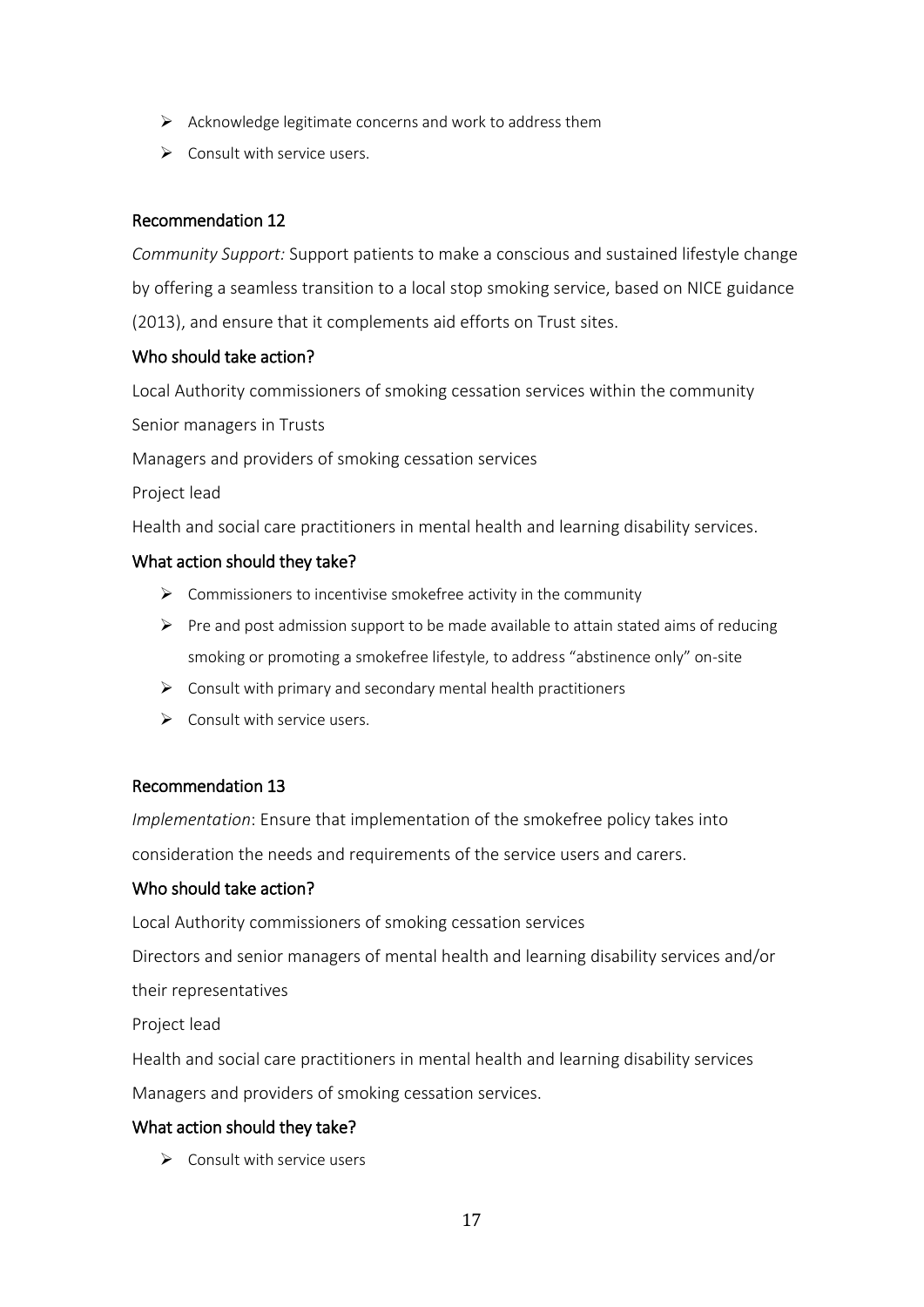- $\triangleright$  Prepare staff to ensure wards are equipped to manage the transition and recognise the impact of diversity of wards, staff and patients
- ➢ Pursue and document subsequent offers of NRT and smoking cessation support after initial intervention on admission
- $\triangleright$  Provide diversionary activities
- ➢ Utilise the time potentially saved by introducing smokefree policies for increased therapeutic sessions for patients
- ➢ Staff to provide a visible willingness to challenge visitors smoking on-site
- $\triangleright$  Invest in NRT and consider how best to utilise e-cigarettes in order to support patients.

#### Recommendation 14

*Implementation*: Ensure that staff who smoke are supported to avoid smoking on-site and to quit.

#### Who should take action?

Directors and senior managers of mental health and learning disability services and/or their representatives

Project lead

Local Authority commissioners of smoking cessation services within the community

Managers and providers of smoking cessation services

Health and social care practitioners in mental health and learning disability services.

#### What action should they take?

- ➢ Encourage quitting smoking e.g. offer smoking cessation services at work
- $\triangleright$  Facilitate abstaining from smoking throughout the working day e.g. encourage the use of NRT at work
- $\triangleright$  Communicate clearly the consequences of smoking at work as stated in the smokefree policies
- ➢ Review disciplinary and grievance policies to ensure that they are congruent with nicotine management policies
- ➢ Apply Trust policies consistently, including nicotine management and disciplinary policies.

### Recommendation 15

*Reflexive Monitoring:* Reflect on the process that has been undertaken to identify issues arising from implementation of the smokefree policies and celebrate successes.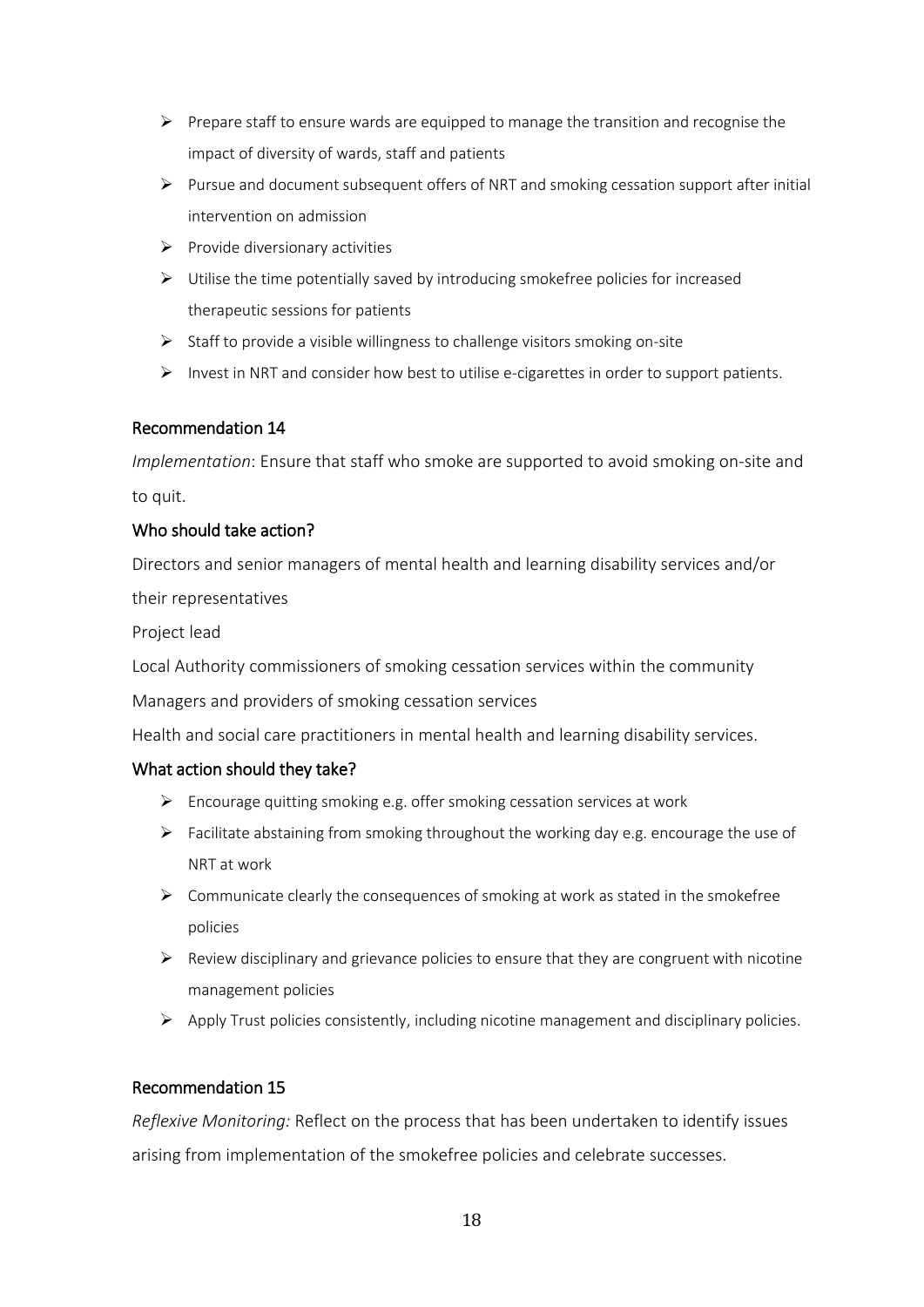### Who should take action?

Senior managers of mental health and learning disability services and/or their

representatives

Primary and secondary mental health practitioners

Service users

Project lead.

#### What action should they take?

- $\triangleright$  Senior managers to report back their reflections via a series of sub-groups that are prioritised and bring key decision-makers to the table
- $\triangleright$  Create a forum and maintain an environment for open dialogue that listens to staff concerns; present evidence of positive achievements of the smokefree policies
- ➢ Collect and discuss data on smoking related incidents/adverse events
- $\triangleright$  Consult with primary and secondary mental health practitioners
- $\triangleright$  Consult with service users
- $\triangleright$  Communicate continuing monitoring of evaluative practices via established Trust-wide communication links
- $\triangleright$  Acknowledge and support staff who have, or perceive they have, an increase in their workload
- $\triangleright$  Pre-empt the potential effects on the weight and eating habits of patients to mitigate the worst of any smoke cessation related weight gain.

### Recommendation 16

*Consistency/Enforcement/Risk*: All members of staff to implement the smokefree policies with consistency.

### Who should take action?

Senior managers of mental health and learning disability services and/or their

representatives

Middle managers

Primary and secondary mental health practitioners

Project lead

Managers and providers of smoking cessation services.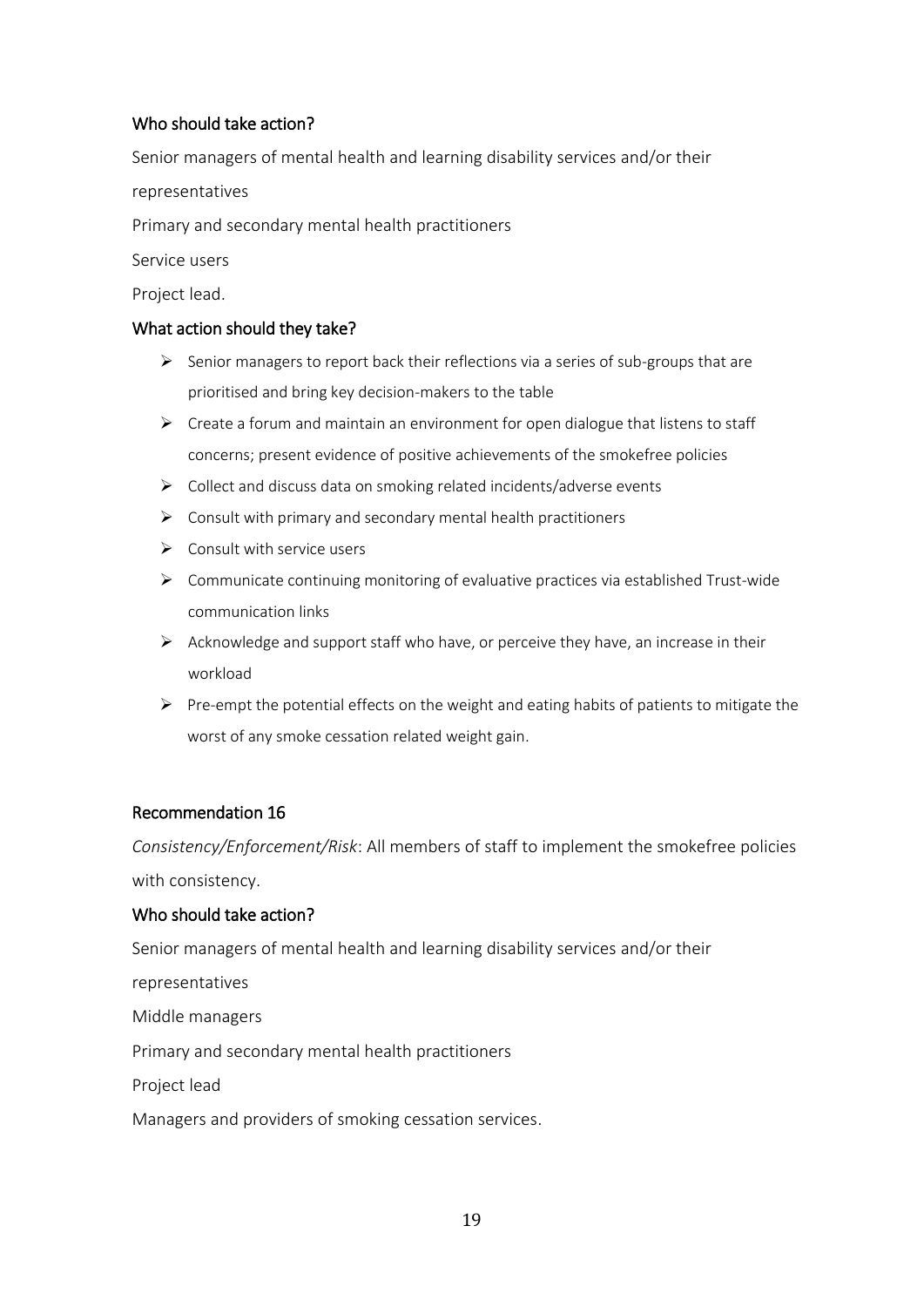#### What action should they take?

- $\triangleright$  Apply smokefree policies in a consistent manner, but recognise certain wards may require additional support/resources
- ➢ Regularly communicate policy to ensure clarity and understanding and to take account of staff turnover
- $\triangleright$  Review disciplinary and grievance policy to support smokefree policies.

#### Recommendation 17

*Language:* Carefully adopt language that best reflects the positive objectives of the policy.

#### Who should take action?

Senior managers of mental health and learning disability services and/or their

representatives (including communications teams)

Primary and secondary mental health practitioners

Project lead

Managers and providers of smoking cessation services.

#### What action should they take?

- ➢ Use consistent language that focuses on 'smokefree', addiction and management and avoids negative connotations such as "smoking ban"
- ➢ Ensure careful wording both in promotion and general language used by staff.